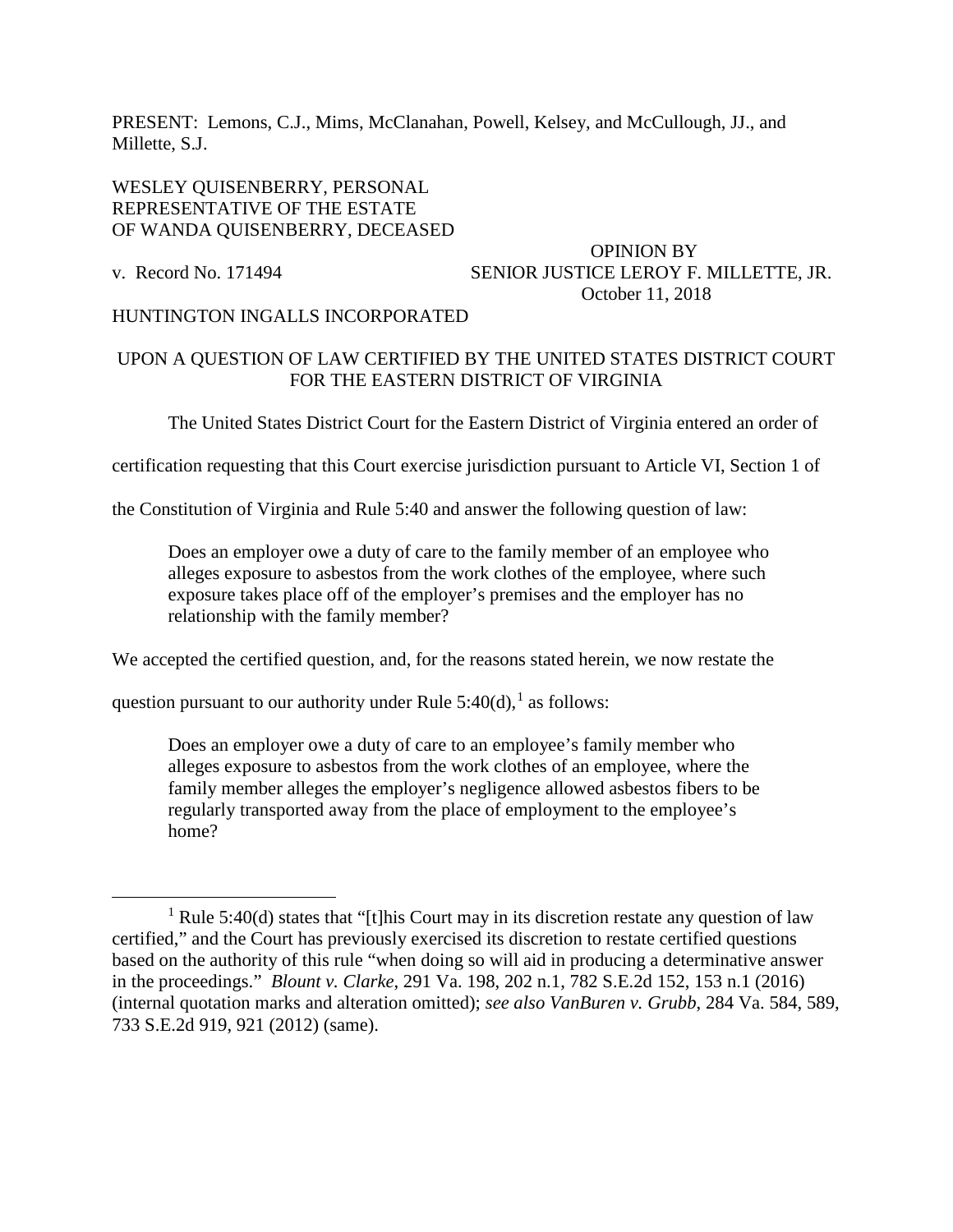So stated, we answer in the affirmative.

#### I. FACTS AND PROCEEDINGS

The certified question of law arises following a motion before the district court to dismiss this action for failure to state a claim under Federal Rule of Civil Procedure 12(b)(6). Accordingly, we take the factual allegations stated in the first amended complaint ("the complaint") as true "for the purposes of framing an answer that is responsive to the needs of the district court." *Wyatt v. McDermott*, 283 Va. 685, 689, 725 S.E.2d 555, 556 (2012) (citing *Zinermon v. Burch*, 494 U.S. 113, 118 (1990)).

Plaintiff alleges that from approximately 1942 to 1977, Wanda Quisenberry's father, Bennie Plessinger, was employed by Newport News Shipbuilding and Dry Dock, now known as Huntington Ingalls Incorporated ("the Shipyard"), in various capacities in which he was routinely exposed to asbestos and in which asbestos dust adhered to his clothing. He brought home asbestos fibers and his car was contaminated with these fibers. His daughter, Wanda, lived in his home and was exposed to asbestos beginning in 1942. Beginning in 1954, she regularly helped launder her father's clothes, shaking off and breathing in asbestos dust in the process. She moved out of the home in 1969.

 In December 2013, Wanda Quisenberry was diagnosed with malignant pleural mesothelioma, caused by exposure to asbestos dust and fibers. She died from the disease three years later. Her son, Wesley Quisenberry, administrator of her estate, brought this action in the Circuit Court of the City of Newport News. As is relevant to this certified question, the complaint alleges that in the years Wanda was exposed to asbestos, particularly between 1950 and 1969, the Shipyard knew or had reason to know of the dangers that asbestos posed to workers' family members and members of the public, including Wanda. The complaint alleges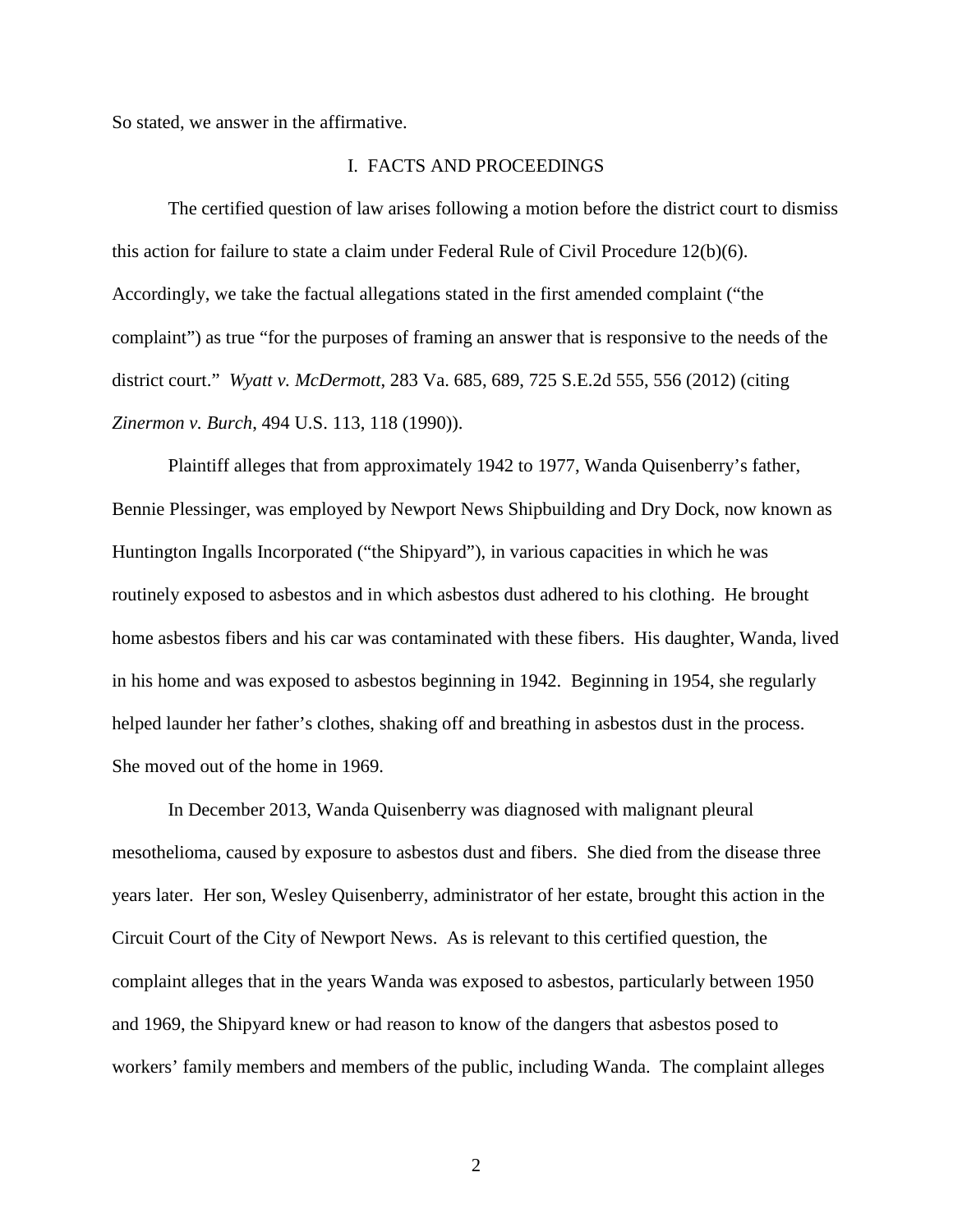the Shipyard was negligent in choosing not to exercise reasonable care to, among other things, sufficiently warn workers not to wear work clothes home; educate workers about safeguards such as coveralls; provide a locker room, showers, or laundry service; and adhere to various statutes, regulations, and guidelines. The complaint further alleges that this negligence proximately resulted in Wanda's death. A separate count alleges gross negligence and wanton and willful conduct on the part of the Shipyard.

After removing to federal court, the Shipyard sought to dismiss this action on the basis that the plaintiff's theory relied on "take home" exposure liability. Although this Court has not addressed the specific issue, the Shipyard represented that Virginia precedent did not support imposing a legal duty on an employer for injury to an employee's family member that occurred outside the premises. Agreeing that this Court had not addressed this issue, Quisenberry argued that the majority, although not all, of the circuit courts from Virginia that had considered the issue had recognized such a duty. The Shipyard then moved to certify the question to the Supreme Court of Virginia to resolve the issue. On November 3, 2017, the Eastern District issued a certification order requesting that this Court exercise its discretion to consider this dispositive question of law. On November 16, 2017, this Court issued an order accepting the certified question for oral argument and requesting briefing. We now consider the question.

#### II. DISCUSSION

#### *A. Restating the Question*

The certified question in this case characterizes the Shipyard and Wanda as having "no relationship." The pleadings clearly indicate they lack a contractual, familial, employeremployee, or agency-agent relationship, or facts giving rise to a "special relationship." *See Thompson v. Skate America, Inc.*, 261 Va. 121, 129, 540 S.E.2d 123, 127 (2001) (collecting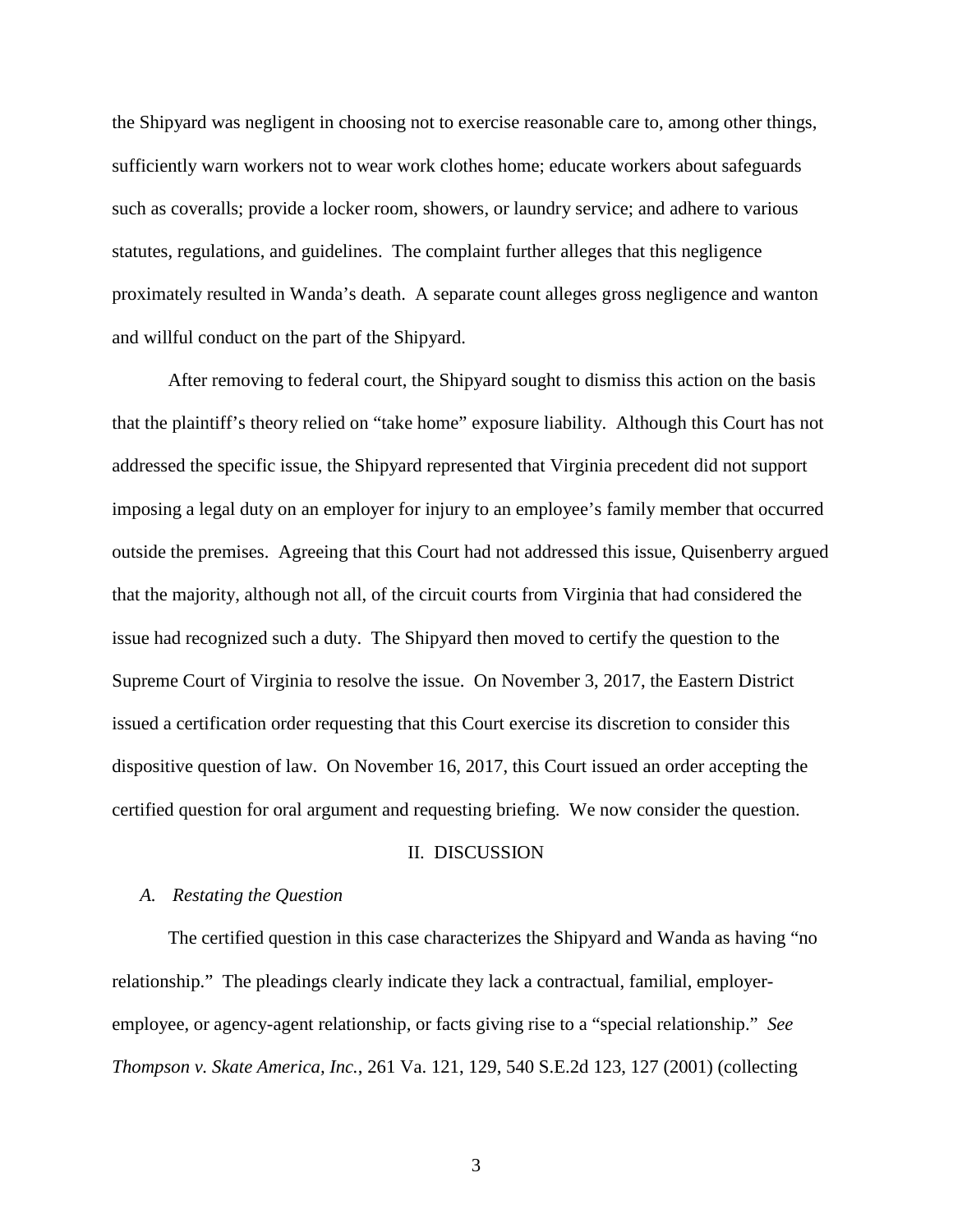examples of special relationships recognized in Virginia). They are, generally speaking, strangers under the law. This is not, however, dispositive as to the existence of a duty.<sup>[2](#page-3-0)</sup> Whether the circumstances surrounding the issue now being litigated created a sufficient relationship for duty to lie in a general negligence claim is a question of law. This inquiry is distinct from the traditional characterizations of "relationship" above and is dependent on whether plaintiff has pled a set of circumstances where the Shipyard placed Wanda within reach of the Shipyard's

<span id="page-3-0"></span><sup>2</sup> *Compare Taboada v. Daly Seven, Inc.*, 271 Va. 313, 327, 626 S.E.2d 428, 435 (2006) ("the common law imposes a duty" due to the "the special relationship of innkeeper and guest"); *Yuzefovsky v. St. John's Wood Apartments*, 261 Va. 97, 107, 540 S.E.2d 134, 139 (2001) (for a plaintiff tenant to allege negligence of landlord for failure to warn of violent crimes committed by third parties around the housing development, "the plaintiff must establish that there is a special relationship, either between the plaintiff and the defendant or between the third party criminal actor and the defendant"); *Terminal Cars, Inc. v. Wagnar*, 205 Va. 214, 219, 135 S.E.2d 802, 805 (1964) (respecting a passenger, a common carrier owes a duty of "utmost care, diligence and foresight in the operation and management of the vehicle" the passenger is riding); *Wright v. Webb*, 234 Va. 527, 533, 362 S.E.2d 919, 922 (1987) ("a business invitor, whose method of business does not attract or provide a climate for assaultive crimes, does not have a duty to take measures to protect an invitee" from such crimes), *with RGR, LLC v. Settle*, 288 Va. 260, 276, 764 S.E.2d 8, 17 (2012) (reiterating that "the common law requires that every person must exercise ordinary care in the use and maintenance of his own property to prevent injury to others," and imposing a duty where defendant negligently stacked lumber unreasonably impairing the view of a trucker, a stranger, approaching a railroad crossing); *Perlin v. Chappell*, 198 Va. 861, 864, 96 S.E.2d 805, 808 (1957) (defendant owed a duty to the plaintiff, a stranger, when defendant allowed a cow to escape his premises on the basis that the common law "imposes upon every person the duty to exercise ordinary care in the use and maintenance of his own property to prevent injury to others"); *Rice v. Turner*, 191 Va. 601, 605, 62 S.E.2d 24, 26 (1950) (duty where defendant's cow escaped the premises and was struck by a car operated by a stranger because "[t]he common law imposes upon every person the duty to exercise ordinary care in the use and maintenance of his own property to prevent injury to others"); *Overstreet v. Security Storage & Safe Deposit Co.*, 148 Va. 306, 317, 138 S.E. 552, 555 (1927) (as a stranger, "[t]he security company owed [plaintiff] only the duty it owed to mankind generally — that is, not to do any act which a person of ordinary prudence could reasonably apprehend, as a natural and probable consequence thereof, would subject him to peril"); *Haywood v. South Hill Mfg. Co.*, 142 Va. 761, 765-66, 128 S.E. 362, 364 (1925) (where an 11-year-old boy, a stranger, was non-fatally electrocuted when he touched defendant's transformer, "[r]easonable care requires those using dangerous agencies to avail themselves of the best mechanical contrivances and inventions in practical use which are effectual in preventing injury to persons and property"); *King v. Hartung*, 123 Va. 185, 188, 96 S.E. 202, 203 (1918) (property owner had a duty to avoid harm to passersby, though strangers, where "owners themselves created the danger").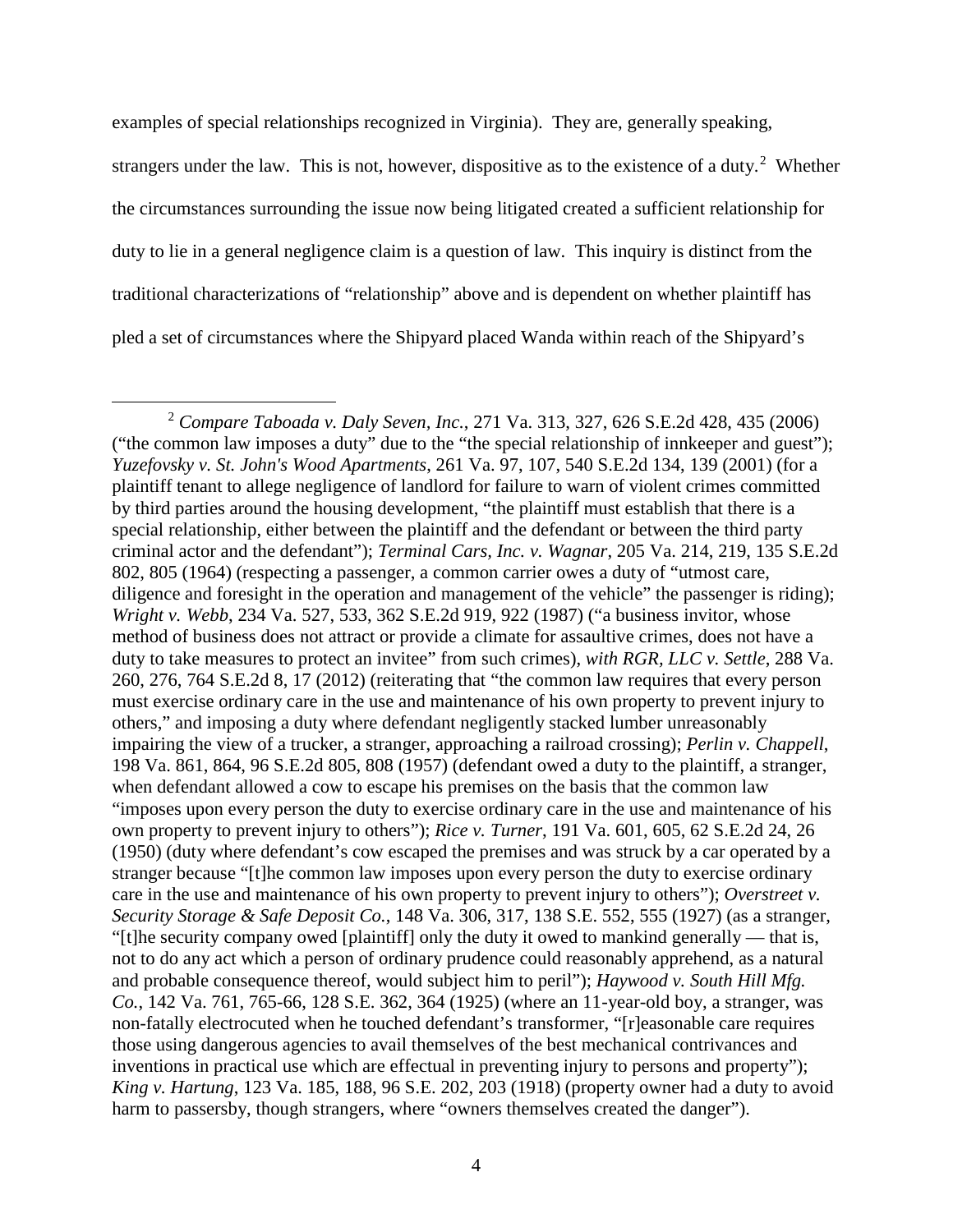conduct, within a class of persons at recognizable risk of harm. Accordingly, in order to prevent the language of "relationship" in the certified question from creating assumptions as to duty under the law, we restate the original question as follows:

Does an employer owe a duty of care to an employee's family member who alleges exposure to asbestos from the work clothes of an employee, where the family member alleges the employer's negligence allowed asbestos fibers to be regularly transported away from the place of employment to the employee's home?

"[W]hether a legal duty in tort exists is a pure question of law." *Volpe v. City of Lexington*, 281 Va. 630, 636, 708 S.E.2d 824, 827 (2011) (internal quotation marks omitted). The "finding of a legal duty" is a "prerequisite to a finding of negligence." *Jeld-Wen, Inc. v. Gamble*, 256 Va. 144, 149, 501 S.E.2d 393, 397 (1998). "Without a legal duty there can be no cause of action for an injury." *Id.* at 147, 501 S.E.2d at 396. Accordingly, the question before us is a dispositive threshold question, *Marshall v. Winston*, 239 Va. 315, 318, 389 S.E.2d 902, 904 (1990), in that if it is answered in the negative there can be no action in negligence based upon Virginia law before the federal court for the Eastern District.

*B. Analysis* 

The principles of duty in general negligence claims under such circumstances in Virginia are familiar and established. They were set forth in *RGR, LLC v. Settle*, 288 Va. 260, 275, 764 S.E.2d 8, 16 (2012), and we reaffirm them today.<sup>[3](#page-4-0)</sup> "General negligence principles require a person to exercise due care to avoid injuring others." *Id.* (citing *Overstreet v. Security Storage & Safe Deposit Co.*, 148 Va. 306, 317, 138 S.E. 552, 555 (1927)); Charles E. Friend, Personal

<span id="page-4-0"></span><sup>&</sup>lt;sup>3</sup> While *RGR* concerns a defendant landowner and a plaintiff who is injured adjacent to the land, it is neither a premises liability case nor unique to real property, but based firmly in general negligence principles. *RGR* invoked precedent from negligence cases addressing real property, personal property, and conduct and is one of this Court's benchmarks in the area of general negligence.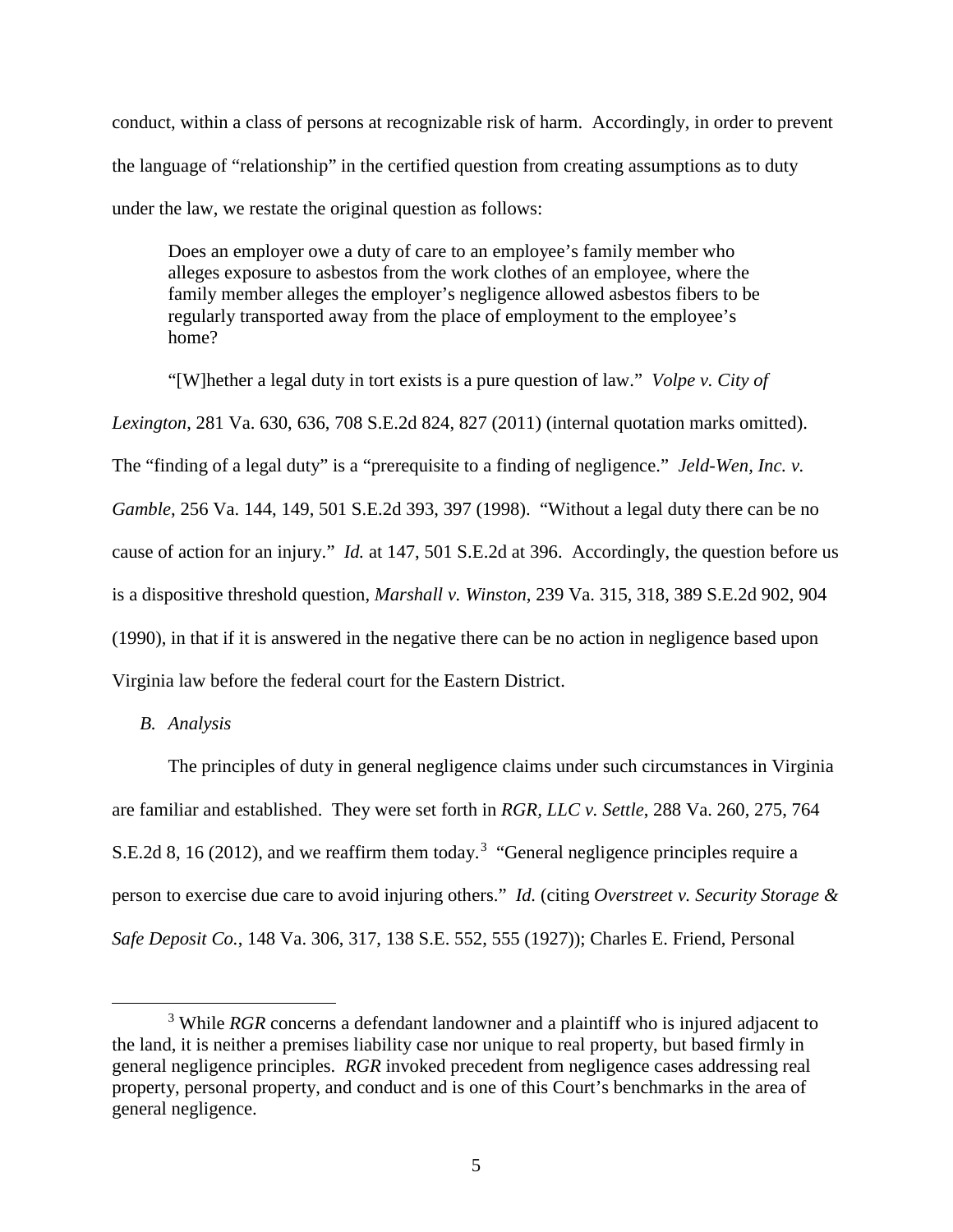Injury Law in Virginia § 1.1.1., at 2 (3rd ed. 2003) ("There is . . . a general duty not to injure others [that] arises whenever [a] defendant's conduct creates a risk of harm to others."). Specifically, the common law requires that "'every person [must] exercise ordinary care in the use and maintenance of his own property to prevent injury to others.'" *Perlin v. Chappell*, 198 Va. 861, 864, 96 S.E.2d 805, 808 (1957) (quoting *Rice v. Turner*, 191 Va. 601, 605, 62 S.E.2d 24, 26 (1950)); *accord Standard Oil Co. v. Wakefield,* 102 Va. 824, 828, 47 S.E. 830, 831 (1904) (recognizing the "duty of every man to so use his own property as not to injure the persons or property of others"). As we reiterated in *RGR*, the "'broad common law maxim' *sic utere tuo ut alienum non laedas* requires that 'one must so use his own rights as not to infringe upon the rights of another.'" 288 Va. at 275-76, 764 S.E.2d at 16 (quoting *Cline v. Dunlora South, LLC*, 284 Va. 102, 107, 726 S.E.2d 14, 17 (2012)).

This duty is not abstract: a specific course of conduct gives rise to a specific duty extending to specific persons. *Dudley v. Offender Aid & Restoration of Richmond, Inc.*, 241 Va. 270, 278, 401 S.E.2d 878, 883 (1991) ("The scope of the duty will vary with the circumstances of each case, but it is always a duty owed to a discernible individual, or to a class of which that individual is a member.")

In defining those to whom a duty is owed, we have said this general duty is owed "to those within reach of a defendant's conduct." *RGR,* 288 Va. at 276, 764 S.E.2d at 17.

This is because "[t]he risk reasonably to be perceived defines the duty to be obeyed, and risk imports relation; it is risk to another or to others within the range of apprehension." *Palsgraf v. Long Island R.R. Co.*, 162 N.E. 99, 100 (N.Y. 1928). This relationship, however temporary, is essential to duty, and the question of whether there exists a relationship between the parties goes to the heart of the inquiry before this Court. We have said "there is no such thing as negligence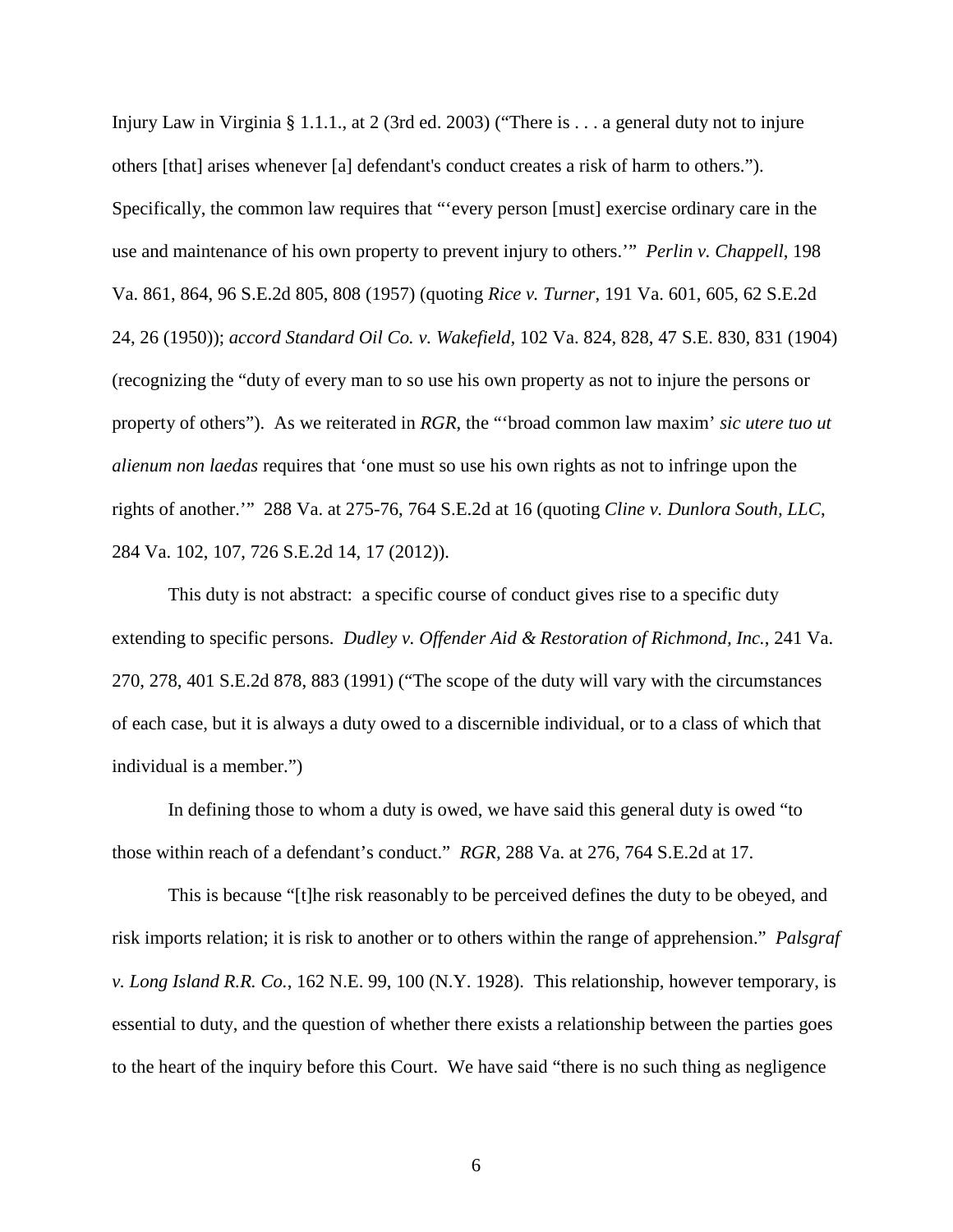in the abstract, or in general, or as sometimes is said, *in vacuo*. Negligence must be *in relation to* some person." *Kent v. Miller*, 167 Va. 422, 425-26, 189 S.E. 332, 334 (1937) (emphasis added). This ancient common law principle is quoted in *Dudley*:

The question of liability for negligence cannot arise at all until it is established that the man who has been negligent owed some duty to the person who seeks to make him liable for his negligence . . . A man is entitled to be as negligent as he pleases toward the world as a whole if he owes no duty to them.

241 Va. at 277, 401 S.E.2d at 882 (quoting with approval *Le Lievre v. Gould*, 1 Q.B. 491, 497 (1893)). *Dudley* goes on, *id*. at 278, 401 S.E.2d at 882, to cite with approval the similar views expressed in *Palsgraf*, 162 N.E. at 99-101, numerous treatises, and our own cases, including *Kent*, 167 Va. at 425-26, 189 S.E. at 334.

Where no relationship exists, it is axiomatic that there is no duty. Yet "[t]he existence of [a] duty does not depend on proving a *particular* relationship," but "'arises from that basic and necessary regulation of civilization which forbids any person because of his own convenience, to recklessly, heedlessly or carelessly injure another.'" *RGR*, 288 Va. at 279-80, 764 S.E.2d at 19 (quoting *Louisville & Nashville R.R. Co. v. O'Neil*, 119 Va. 611, 627, 89 S.E. 862, 866 (1916) (internal quotation marks omitted)) (emphasis added). Thus, "[i]n the vast majority of negligence actions, the parties were strangers at the time of the incident, and the action is based upon the broad duty . . . not to injure others by acts of omission or commission." Friend, Personal Injury Law in Virginia § 1.1.1., at 2. The motorist undertakes a duty to other nearby motorists and pedestrians – the class of persons which he places in a "recognizable risk of harm" – to exercise due care in his conduct as he drives. *Parker v. Debose*, 206 Va. 220, 223, 142 S.E.2d 510, 512 (1965); *Dudley*, 241 Va. at 278, 401 S.E.2d at 882-83 (quoting Restatement (Second) of Torts § 281 cmt c). The transient relationship of a motorist to another motorist or to a pedestrian is rooted in the recognizable risk posed by negligent driving and gives rise to a duty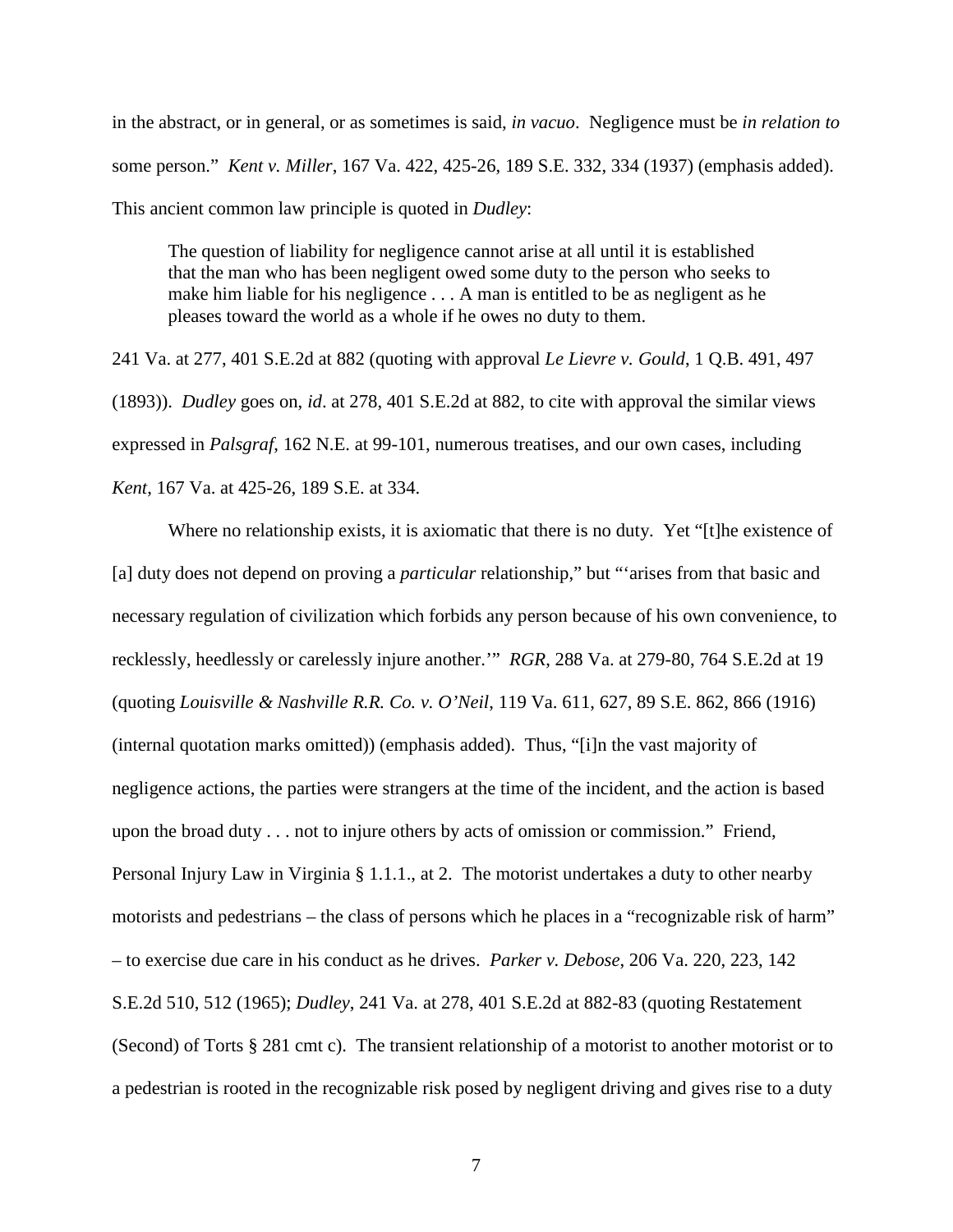of care, despite the fact that the parties are complete strangers. We have previously held that this duty can arise vis-a-vis multiple individuals or to a class of persons, provided they are "within reach of a defendant's conduct." *RGR*, 288 Va. at 276, 764 S.E.2d at 17.

As set forth in both *RGR* and *Dudley*, "'[i]n order for the actor to be negligent with respect to the other, his conduct must create a recognizable risk of harm to the other individual, or to a class of persons — as, for example, all persons within a given area of danger — of which the other is a member.'" *RGR*, 299 Va. at 279, 764 S.E.2d at 19 (quoting *Dudley*, 241 Va. at 278, 401 S.E.2d at 882-83 and Restatement (Second) of Torts § 281 cmt c). Here, Wanda is alleged to be one such person within a "given area of danger." *Id.* "The only 'relationship' which must exist [for a duty to arise] is a sufficient juxtaposition of the parties in time and space *to place the plaintiff in danger from the defendant's acts*." *RGR*, 288 Va. at 280, 764 S.E.2d at 19 (quoting Friend, Personal Injury Law in Virginia § 1.1.1., at 2; *see also Rice*, 191 Va. at 605, 62 S.E.2d at 26) (emphasis added).

Our precedent makes clear that this "juxtaposition of time and space" does not require actual interaction between the parties, but sufficient relation to place plaintiff within reach of defendant's conduct. We have recognized the duty of a negligent actor can arise through his conduct to the class of persons exposed to the recognizable risk he creates. This Court has found that a property owner had a duty to prevent his cow from wandering onto nearby roadways by virtue of the proliferation of paved roads in the Commonwealth and the "common knowledge" that cows on a roadway can pose a hazard to motorists. *Rice*, 191 Va. at 605, 62 S.E.2d at 26. The proximity of the owner or his farmhands to the motorist, or a prior existing relationship, was not relevant to the question of duty, but rather the proximity of the cows to the roadway and the recognizable risk of harm to the class of persons on the road. *Id.* In *RGR*, we held that the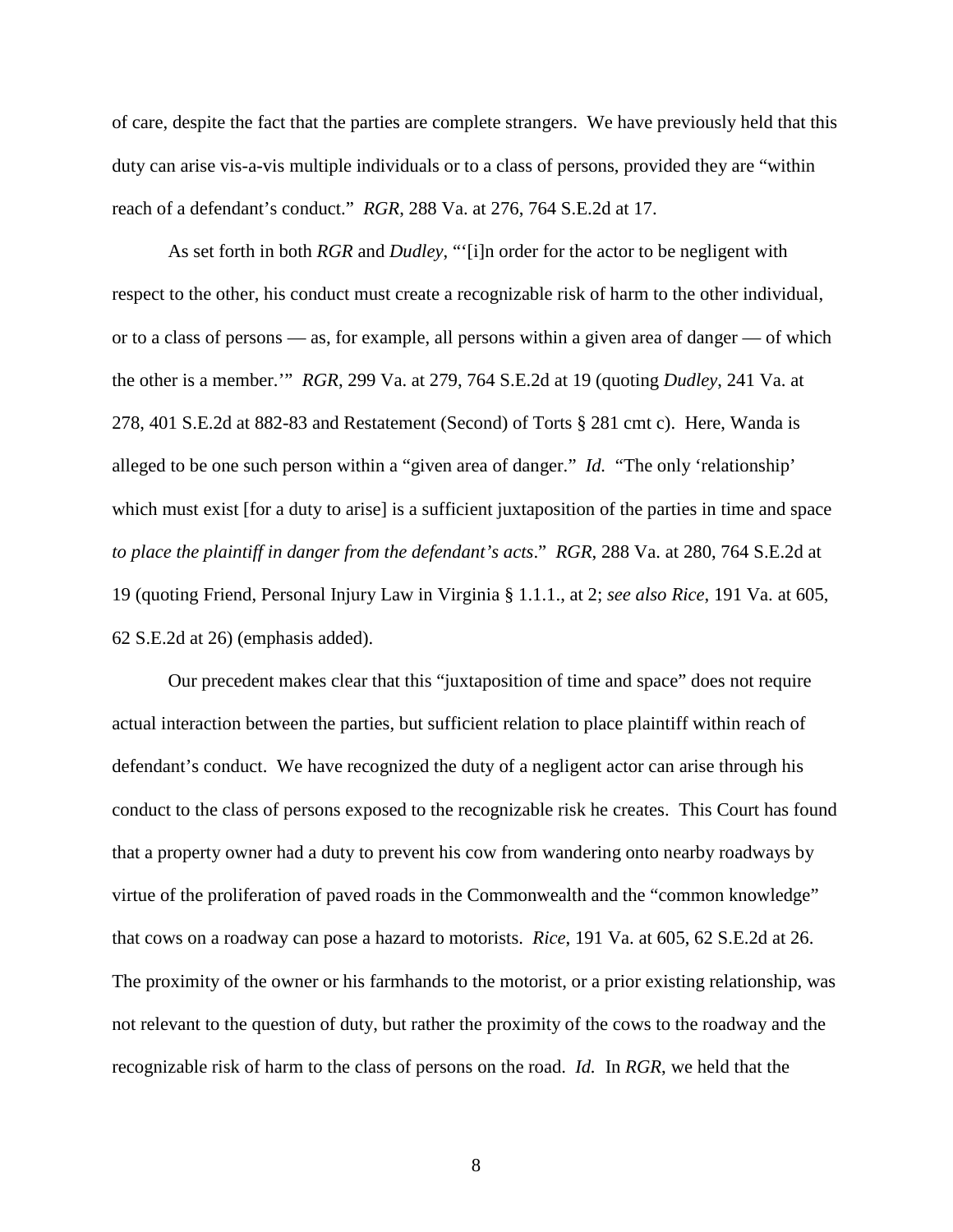artificial hazard of defendant's making – stacks of lumber restricting visibility at a railroad crossing – placed the plaintiff crossing adjacent railroad tracks within reach of defendant's conduct and thus created a duty to the plaintiff. *RGR*, 288 Va. at 281, 764 S.E.2d at 20. Similarly, a company's negligent discharge of toxic chemicals into a river would not result in an absence of duty to injured swimmers downstream merely because the harm to plaintiffs did not occur contemporaneously and geographically adjacent to defendant's actions.

Thus, that harm in the present case occurred at a location removed from the employer's business and after hours is a distinction without a difference. The artificial hazard created by the Shipyard – asbestos dust – was allegedly released through the Shipyard's course of conduct and moved to place Wanda in danger. The nature of the hazard allegedly created by the Shipyard's conduct was that asbestos fibers, the inhalation of which could cause mesothelioma, regularly accumulated on the clothes of workers during the day and were released again when those workers returned home and had their clothes washed, thus placing Wanda and others similarly situated within reach of the Shipyard's conduct and within the "zone of danger." This created a "recognizable risk of harm" to those sharing living quarters with the workers, resulting in a duty of ordinary care to that class of persons.

While "[f]oreseeability [of harm], it has been many times repeated, is not to be *equated* with duty," *Holiday Motor Corp. v. Walters*, 292 Va. 461, 478, 790 S.E.2d 447, 455 (2016) (citation omitted) (emphasis added), we have also recognized that it is a necessary consideration in establishing the "reach" of defendant's conduct or "recognizable risk of harm" discussed by the Court in *RGR*, 288 Va. at 279, 764 S.E.2d at 19. *See Dudley*, 241 Va. at 279, 401 S.E.2d at 883 (recognizing that the class to whom a duty is owed is established by determining who is "directly and *foreseeably exposed to the risk of bodily harm*" as a result of the defendant's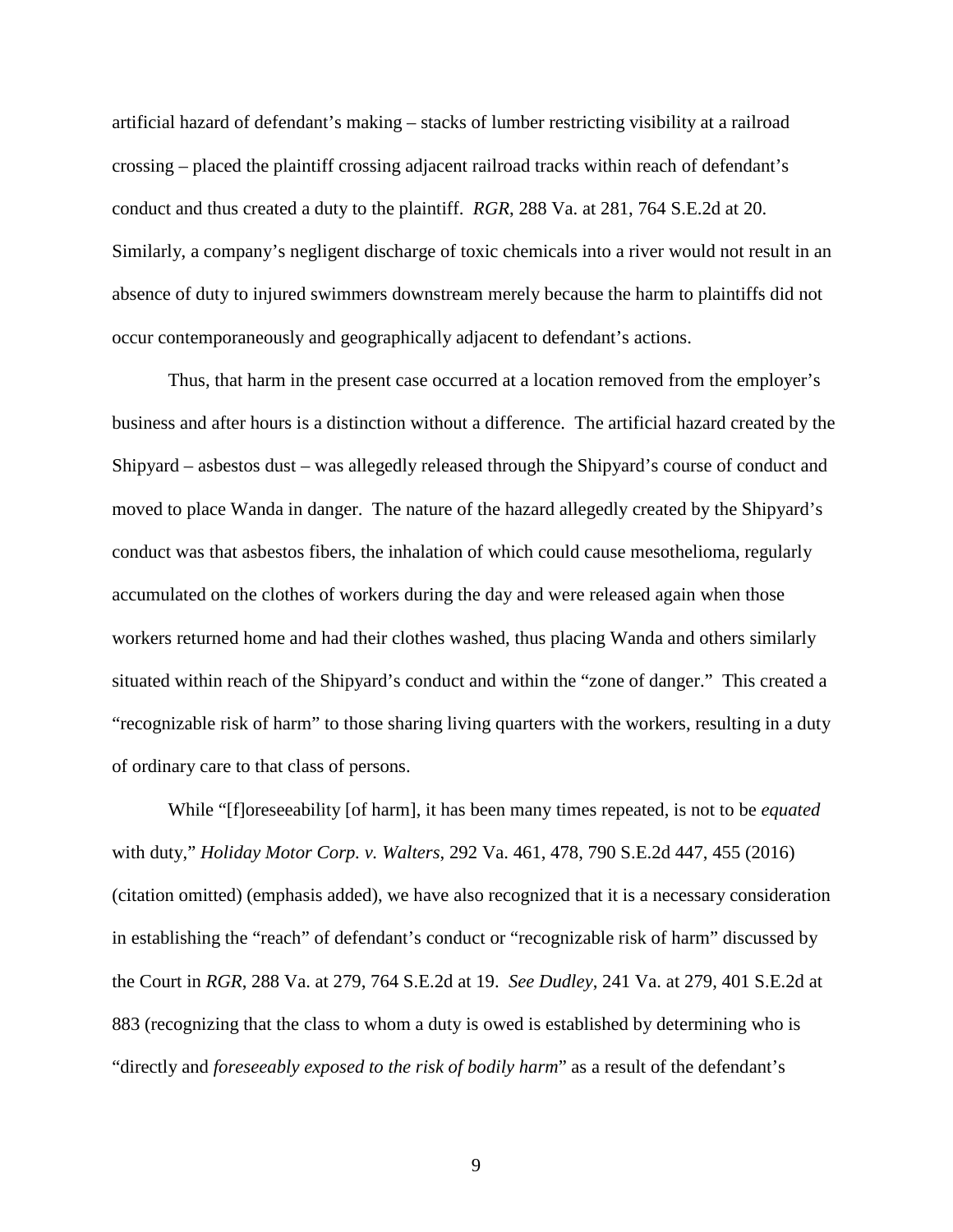actions) (emphasis added); *Overstreet*, 148 Va. at 318, 138 S.E. at 555 ("[W]henever the circumstances attending the situation are such that an ordinary prudent person could reasonably apprehend that, *as a natural and probable consequence of his act*, another person rightfully there will be in danger of receiving an injury, a duty to exercise ordinary care to prevent such injury arises.") (emphasis added). [4](#page-9-0)

As pled, workers accumulated asbestos dust on their clothes. As pled, in the absence of on-site laundry, lockers, or warning to the contrary, these individuals would regularly wear those clothes into their home environment and have them laundered there. As pled, the fibers traveled on the clothes of persons who worked with asbestos, and the fibers posed a danger to individuals who breathed in the asbestos dust in the home environment. The pleadings support a "recognizable risk of harm" to a class of persons "within a given area of danger" of defendant's conduct, including Wanda and the class of persons similarly situated.

We have repeatedly said:

[W]henever one person is by circumstances placed in such a position with regard to another . . . that if he did not use ordinary care and skill in his own conduct with regard to those circumstances, he would cause danger of injury to the person or property of the other, a duty arises to use ordinary care and skill to avoid such injury.

<span id="page-9-0"></span> $\overline{4}$ <sup>4</sup> This Court has also observed, "'Imposition of a duty does not depend upon foreseeability *alone*.'" *Gulf Reston, Inc. v. Rogers*, 215 Va. 155, 159, 207 S.E.2d 841, 845 (1974) (citation omitted) (emphasis added); *accord Wright*, 234 Va. at 531, 362 S.E.2d at 921. We are hardly an outlier in according foreseeability some consideration in our duty analysis. "[A]lmost every jurisdiction does treat foreseeability as a significant factor . . . in analyzing whether the duty element is met in a negligence claim.  $\ldots$  The reality  $\ldots$  is that forty-seven states plainly do give foreseeability a significant role in duty analysis." Benjamin C. Zipursky, *Third Restatement of Torts: Issue Two: Article and Commentary: Foreseeability in Breach, Duty and Proximate Cause*, 44 Wake Forest L. Rev. 1247, 1258 (2009).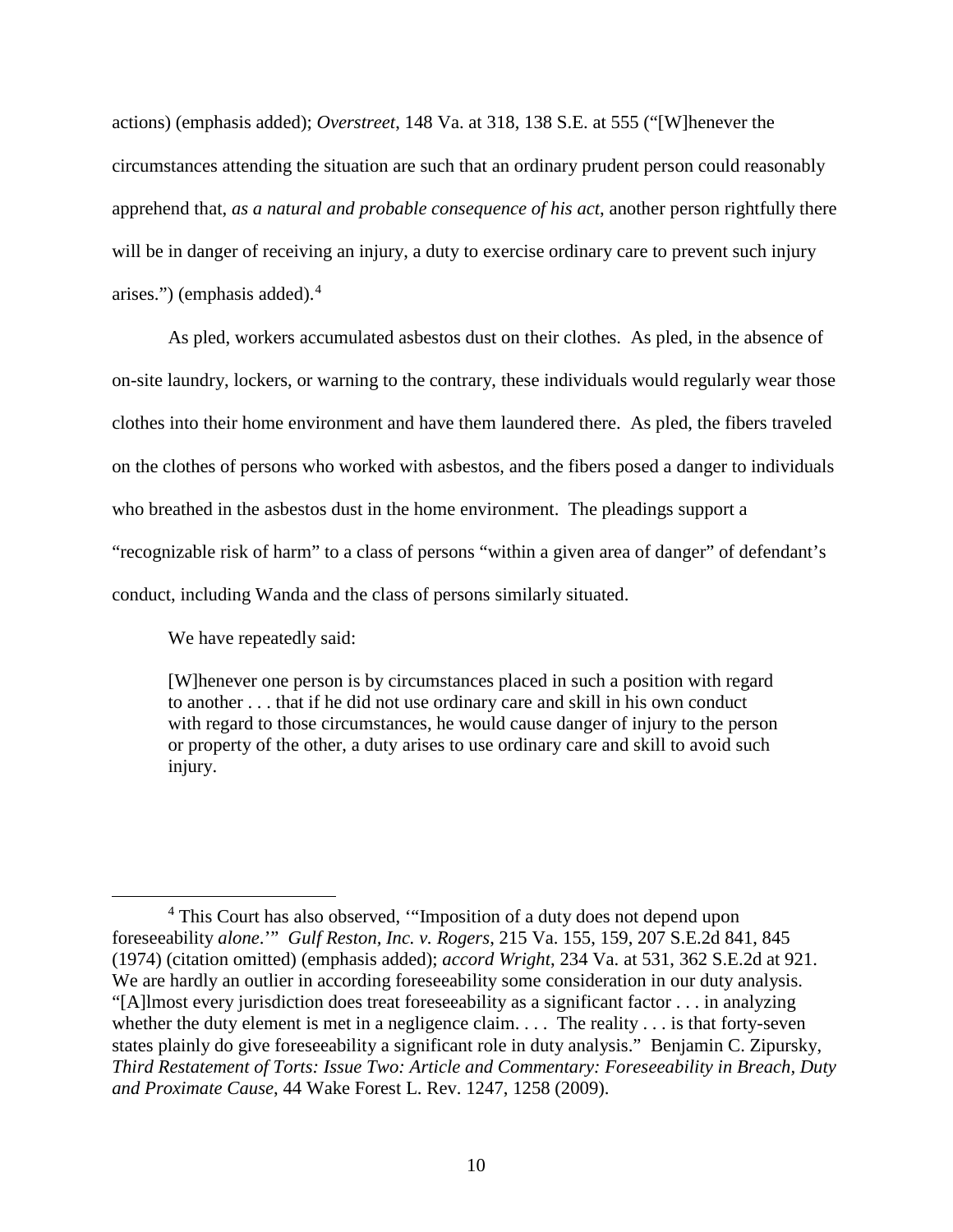*RGR*, 288 Va. at 276, 764 S.E.2d at 17 (quoting *Southern States Grain Mktg. Coop.*, 205 Va. at 761, 139 S.E.2d at 793 and *Standard Oil*, 102 Va. at 832, 47 S.E. at 832); Friend, Personal Injury Law in Virginia § 1.1.1., at 2. The Shipyard, by virtue of Wanda's father's regular accumulation of asbestos fibers on his work clothes, was placed in such a position with regard to Wanda that if it did not use ordinary care and skill, it would subject Wanda to regular danger of injury from asbestos fibers. Accordingly, a duty arose to use ordinary care and skill to avoid such injury to Wanda, as well as other persons similarly situated.

 The Shipyard argues that, in this case, no duty can lie because asbestos dust traveled on the backs of employees. This is likewise a distinction without a difference. The concept of a mobile hazard that leaves a premises is not new to this Court, and asbestos that predictably leaves the property is not unlike livestock or any other hazard posing a risk of harm to persons outside the premises. *Rice*, 191 Va. at 605, 62 S.E.2d at 26 (finding a duty from premises owner to motorist because a cow wandering outside a premises poses a recognizable risk should it wander onto a highway). As pled, the workers were not informed of the dangers of the asbestos dust. Absent knowledge, the workers were simply vehicles or carriers of the asbestos dust: they were a means of dispersal yielding various foreseeable and unforeseeable routes of exposure to the hazard created by the Shipyard's conduct in engaging in industrial practices that create asbestos dust $<sup>5</sup>$  $<sup>5</sup>$  $<sup>5</sup>$ </sup>

<span id="page-10-0"></span> $rac{1}{5}$  $5$  The circumstances are analogous to this Court's recognition of a duty sounding in nuisance for noxious substances. *Trevett v. Prison Ass'n of Va.*, 98 Va. 332, 336, 36 S.E. 373, 374 (1900) (finding a duty to other riparian owners to leave water free of substances which "substantially impair value for the ordinary purposes of life . . . thus impair[] the comfortable or beneficial enjoyment of property in its vicinity"). Just as water or air is the force that disperses toxins in a nuisance case, so did work clothes covered with dust on the back of an uninformed worker disperse the asbestos hazard here when the worker foreseeably travels home at the end of the day and has his clothes laundered.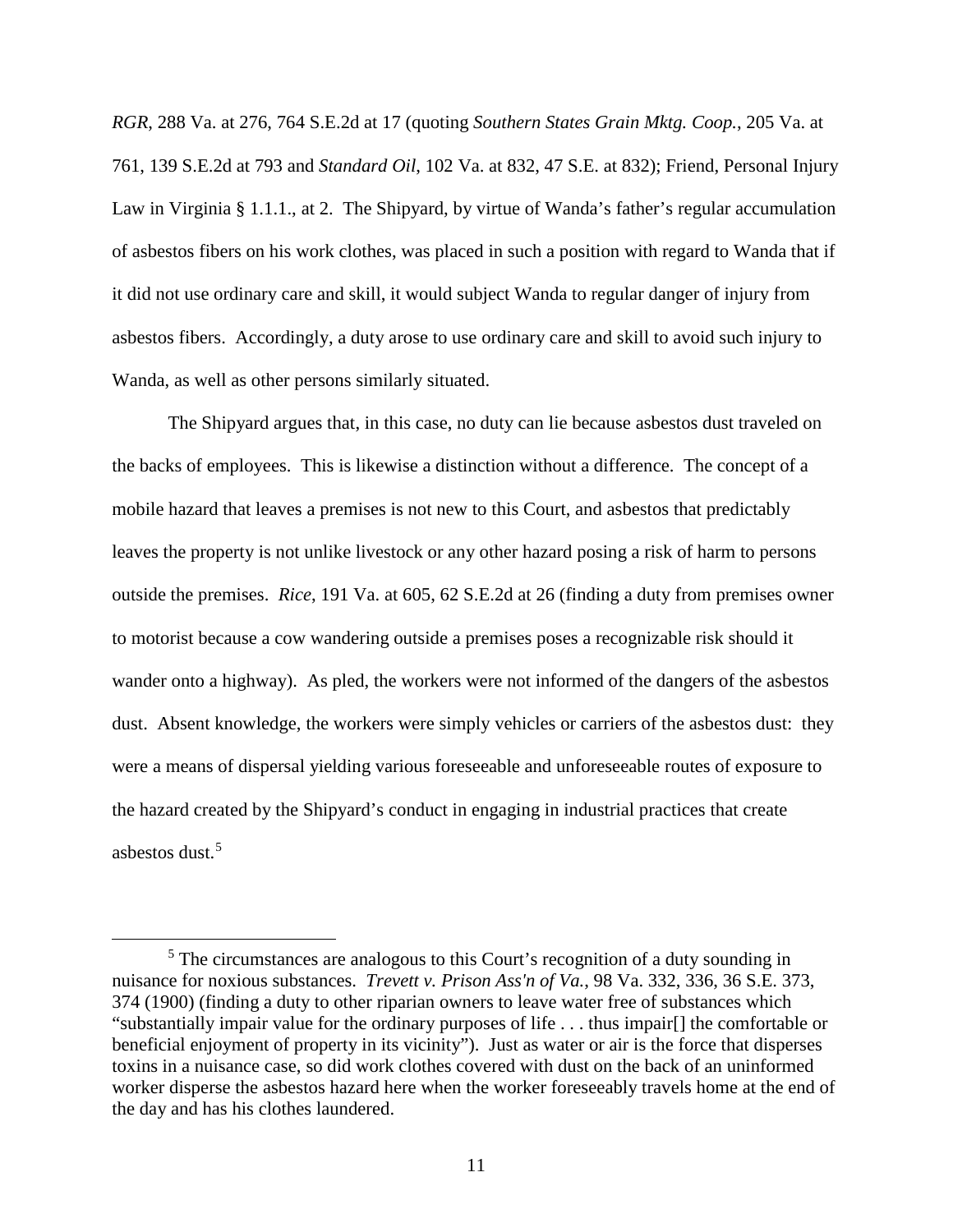We have said, in the context of products liability, that "[t]he purpose of making the finding of a legal duty as a prerequisite to a finding of negligence . . . is to avoid the extension of liability for every conceivably foreseeable accident, without regard to common sense or good policy." *Holiday Motor Corp.*, 292 Va. at 478, 790 S.E.2d at 455 (quoting *Jeld-Wen, Inc.*, 256 Va. at 149, 501 S.E.2d at 397 (emphasis omitted)). And the common law has recognized some exceptions to duty arising from foreseeable harm.<sup>[6](#page-11-0)</sup> At the same time, "the law, which restrains a man from doing mischief to his fellow-citizens, though it diminishes the natural [liberty], increases the civil liberty of mankind." 1 William Blackstone, Commentaries \*125-26. This case relies on an existing duty of care, firmly established in Virginia law and well-rooted in common law, establishing liability to those members of a class of persons facing a recognizable risk of harm from one's conduct. And, under the facts as alleged in this complaint, the family members of asbestos workers are one such class of persons. The Shipyard argues that establishing a duty in this area must fall to the legislature. Although the legislature is of course free to intervene so as to calibrate in either direction the scope of the duty, default principles rooted in the common law establish the existence of a duty here. Legislative action is not necessary to establish a rule that already exists at common law.<sup>[7](#page-11-1)</sup>

<span id="page-11-0"></span><sup>6</sup>  $6$  For example, Virginia does not recognize Dram Shop liability. The common-law rule that a vendor of alcoholic beverages is not liable for injuries to a third party that result from the intoxication of his patron is that "individuals, drunk or sober, are responsible for their own torts and that . . . drinking the intoxicant, not furnishing it, is the proximate cause of the injury." *Williamson v. Old Brogue, Inc.*, 232 Va. 350, 353, 350 S.E.2d 621, 623 (1986). The instant case, however, is more analogous to a grocery store that negligently provides free but contaminated food to its unsuspecting employees, knowing the employees will take some of that food home to share with the employees' families: the store owner, and not the employees, is responsible for resulting illness.

<span id="page-11-1"></span><sup>&</sup>lt;sup>7</sup> While courts nationwide are split on the issue, and many have not had occasion to rule directly on the matter, we are far from the first jurisdiction to recognize a duty to cohabitants of employees in asbestos cases. *See, e.g., Bobo v. Tennessee Valley Authority*, 855 F.3d 1294, 1307 (11th Cir. 2017) (applying Alabama law) (finding that "TVA did have a duty not to expose [its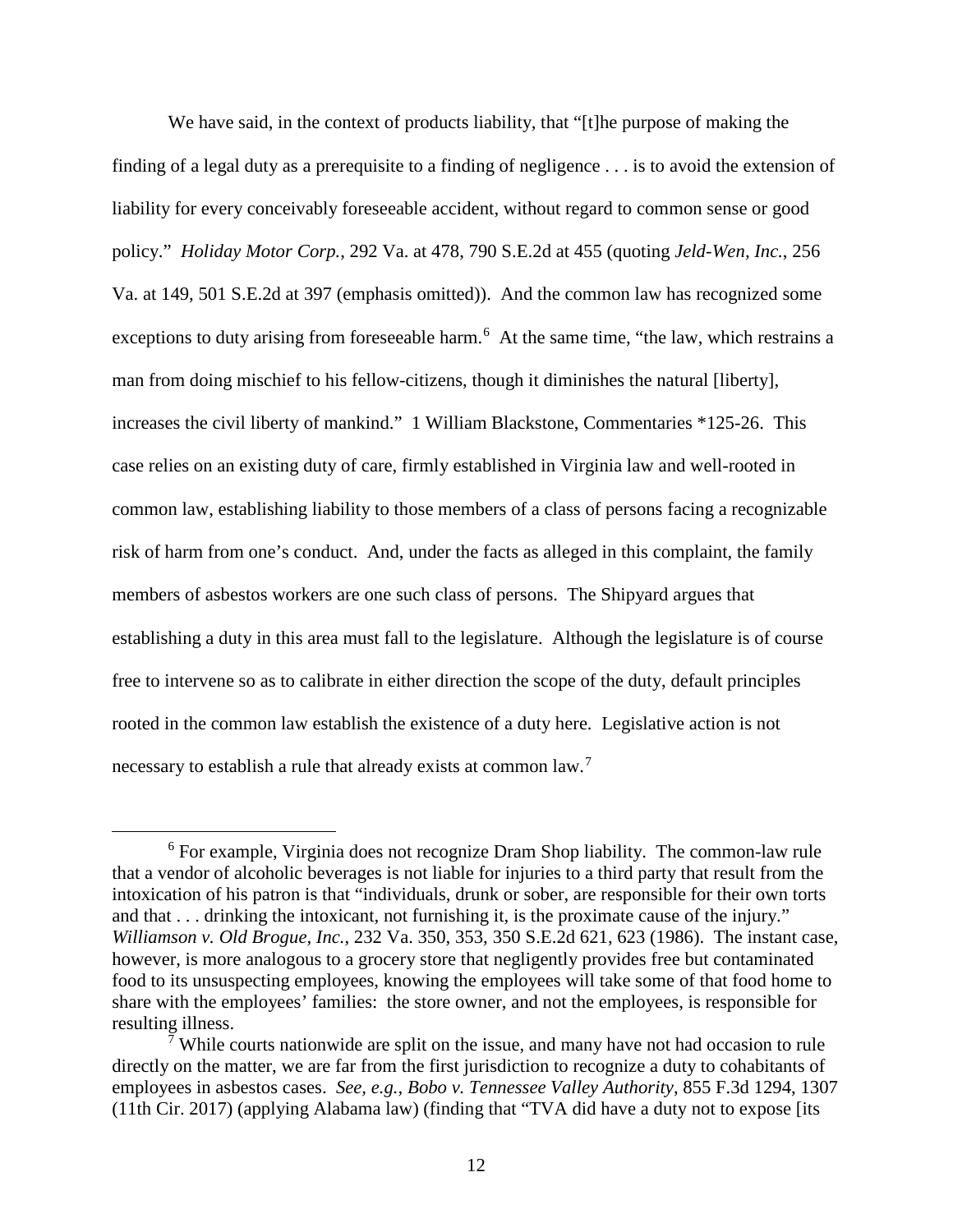In *RGR*, we clarified that the Court did not proclaim a "new duty" to protect sight lines but rather upheld a long-standing duty to use one's property with ordinary care. *RGR*, 288 Va. at 280, 764 S.E.2d at 19. We do the same today. The question of whether under these particular facts the Shipyard was actually responsible for creating a dangerous condition in the home is a question of proof rather than duty, depending on evidentiary matters not relevant to this certified question.

Finally, as we observed in *RGR*, a determination of an absence of duty in this instance "would result in the wholesale rejection of a duty to exercise ordinary care in circumstances such as those here and would absolve one of liability for negligence no matter how dangerous the conduct or foreseeable the injury." *RGR*, 288 Va. at 283, 764 S.E.2d at 21 (citing *Cleveland v. Danville Traction & Power Co.*, 179 Va. 256, 259, 18 S.E.2d 913, 915 (1942); 2 Dan B. Dobbs et al., The Law of Torts § 253, at 9 (2d ed. 2011) ("Elevating a decision about particular facts to a no-duty rule will . . . exclud[e] liability not only in the particular case but also in others that are

Ĩ. employee's wife] to the dangers of take-home asbestos"); *Kesner v. Super. Ct.*, 384 P.3d 283, 301 (Cal. 2016) (holding that employers and property owners owe members of a worker's household a duty to prevent take-home exposure to asbestos); *Chaisson v. Avondale Indus.*, 947 So. 2d 171, 183-84 (La. Ct. App. 2006) (finding defendant "owed a duty to [its employee's wife] to guard against her household exposure to asbestos from laundering her husband's work clothes."); *Stegemoller v. ACandS, Inc.*, 767 N.E.2d 974, 976 (Ind. 2002) ("[T]he reasonably expected use of asbestos products encompasses the cleaning of asbestos residue from one's person and clothing at the end of the workday."); *Olivo v. Owens-Illinois, Inc.*, 895 A.2d 1143, 1149 (N.J. 1998) ("Exxon Mobil owed a duty to spouses handling the workers' unprotected work clothing based on the foreseeable risk of exposure from asbestos borne home on contaminated clothing."); *Satterfield v. Breeding Insulation Co.*, 266 S.W.3d 347, 369 (Tenn. 2008) ("Alcoa had a duty to use reasonable care to prevent exposure to asbestos fibers not only to its employees but also to those who came into close regular contact with its employees' contaminated work clothes over an extended period of time."); *Rochon v. Saberhagen Holdings, Inc.*, 2007 Wash. App. LEXIS 2392, at \*13 (Wash. Ct. App. Aug. 13, 2007) (unpublished) ("[E]ven in the absence of any special relationship between them, Kimberly-Clark had a duty to prevent [the employee's wife's] injury if its use of asbestos was unreasonably risky, and if [the wife's] injury was a foreseeable consequence of its risky actions.").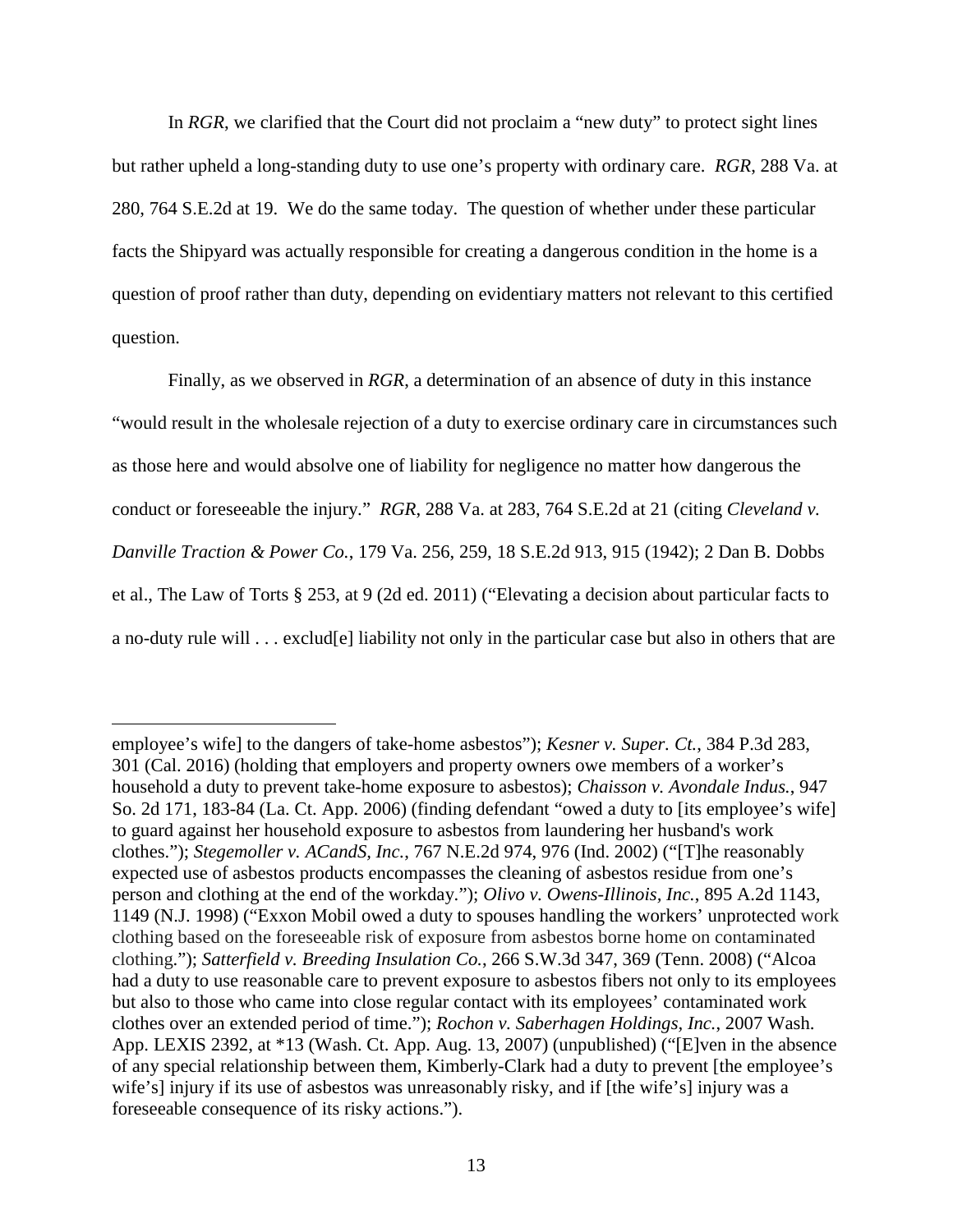quite different on their facts and may call for a different result.")). The existence of a duty is a mere threshold question in the proof of negligence.<sup>[8](#page-13-0)</sup> Marshall, 239 Va. at 318, 389 S.E.2d at 904. The scope of the duty and what constitutes negligence is inexorably reined in by what is reasonably foreseeable at the time, because a jury can only hold a defendant to the ordinary care and skill employed given the knowledge at the time. *RGR*, 288 Va. at 282, 764 S.E.2d at 20. Yet plaintiffs would be devoid of the opportunity to proceed with any such action, and thus make those proofs, absent this Court's recognition of a legal duty.

## III. CONCLUSION

"Nobody is permitted by the law to create with impunity a stumbling block, a trap, a snare or a pitfall for the feet of those rightfully proceeding on their way." *RGR*, 288 Va. at 279- 80, 764 S.E.2d at 19 (quoting *Louisville & Nashville R.R. Co.*, 119 Va. at 627, 89 S.E. at 866). The innocent cohabitator represents the quintessential class of persons "rightfully proceeding on their way" yet placed in a "given area of danger." *Id.* Because we find a duty does indeed lie to such persons in the recognizable and foreseeable area of risk, we answer the certified question, as restated, in the affirmative.

*Certified question, as restated, answered in the affirmative.* 

<span id="page-13-0"></span><sup>8</sup> <sup>8</sup> While much of this discussion is set forth in the context of ordinary negligence, where a duty lies between two parties in an ordinary negligence case, so may it lie to avoid gross negligence or willful or wanton conduct. The latter terms

have been grouped together as an aggravated form of negligence, differing in quality rather than in degree from ordinary lack of care. . . . They apply to conduct which is still, at essence, negligent . . . but which is so far from a proper state of mind that it is treated in many respects as if it were so intended. Thus it is held to justify an award of punitive damages, and may justify a *broader* duty.

W. Page Keeton et al., Prosser & Keeton on Torts § 34, at 212-13 (5th ed. 1984) (emphasis added). Accordingly, the pleadings support a duty as to the plaintiff's count of heightened negligence as well as ordinary negligence.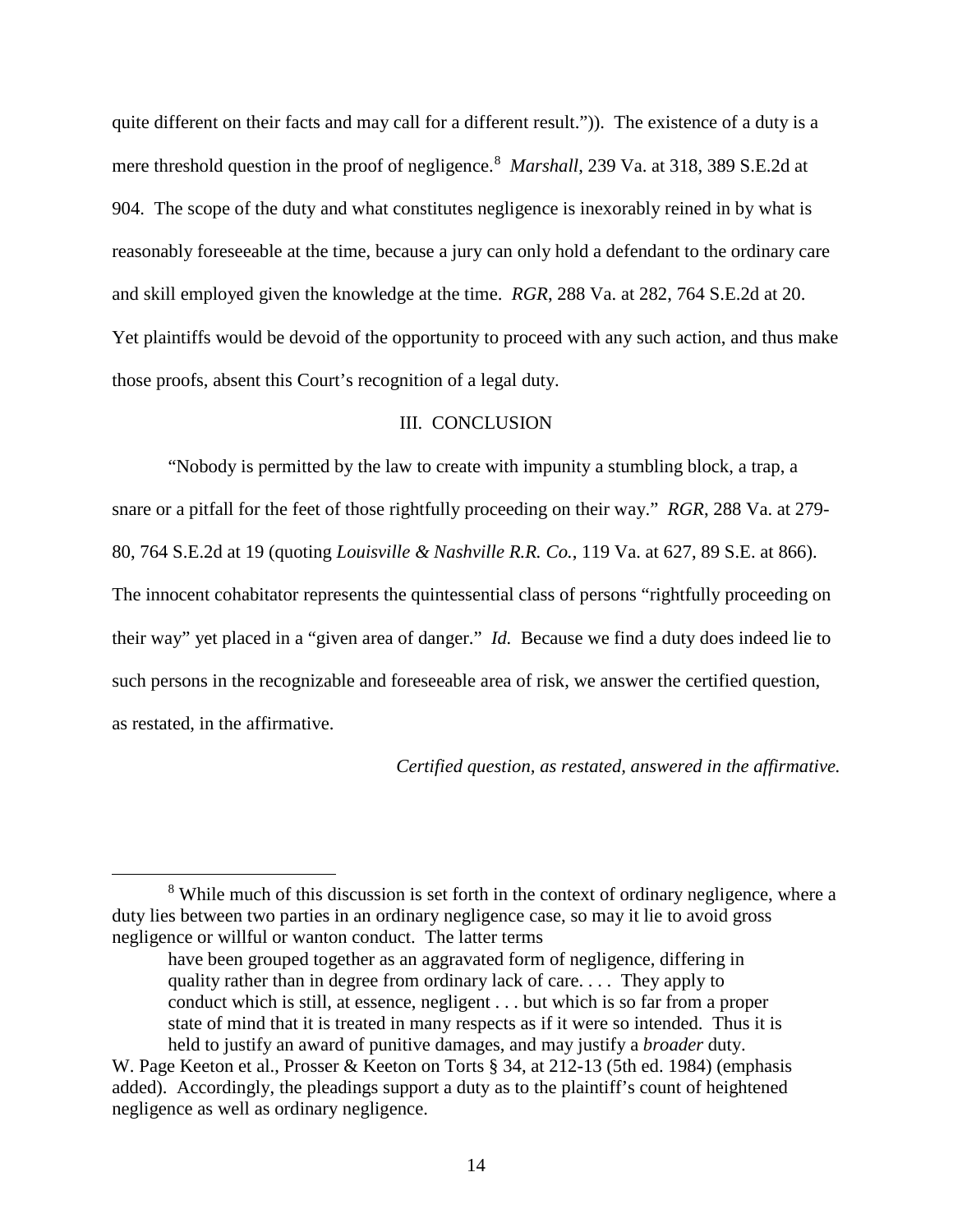CHIEF JUSTICE LEMONS, with whom JUSTICE McCLANAHAN and JUSTICE KELSEY join, dissenting.

 "In the early English law, there was virtually no consideration of duty." W. Page Keeton et al., Prosser & Keeton on Torts § 53, at 356 (5th ed. 1984). "The defendant's obligation to behave properly apparently was owed to all the world, and he was liable to any person whom he might injure by his misconduct." *Id.* at 357. "[W]hen negligence began to take form as a separate basis of tort liability, the courts developed the idea of duty, as a matter of some specific relation between the plaintiff and the defendant, without which there could be no liability." *Id.*

 Today a majority of the Court: (1) eviscerates the well-established tort concept of particularized duty; (2) conflates duty and proximate cause by relying on foreseeability to determine whether a duty exists; (3) undermines the Workers' Compensation Act, Code § 65.2- 100, *et seq*., a carefully balanced bargain defining how injuries arising from the workplace are to be compensated; (4) creates a new cause of action in territory that should be the domain of the legislature; and (5) creates a duty to a potentially limitless class of plaintiffs. This opinion adopts the concept of duty to mankind generally, an empty duty "owed to all the world," and is unprecedented in Virginia. I respectfully dissent.

"All negligence causes of action are based on allegations that a person having a duty of care to another person violated that duty of care through actions that were the proximate cause of injury to the other person." *Steward v. Holland Family Props., LLC*, 284 Va. 282, 286, 726 S.E.2d 251, 254 (2012). "An action for negligence only lies where there has been a failure to perform some legal duty which the defendant owes to the party injured." *Balderson v. Robertson*, 203 Va. 484, 487, 125 S.E.2d 180, 183 (1962) (quoting *Williamson v. Southern Ry. Co.*, 104 Va. 146, 149, 51 S.E. 195, 196 (1905)). "[T]here is no such thing as negligence in the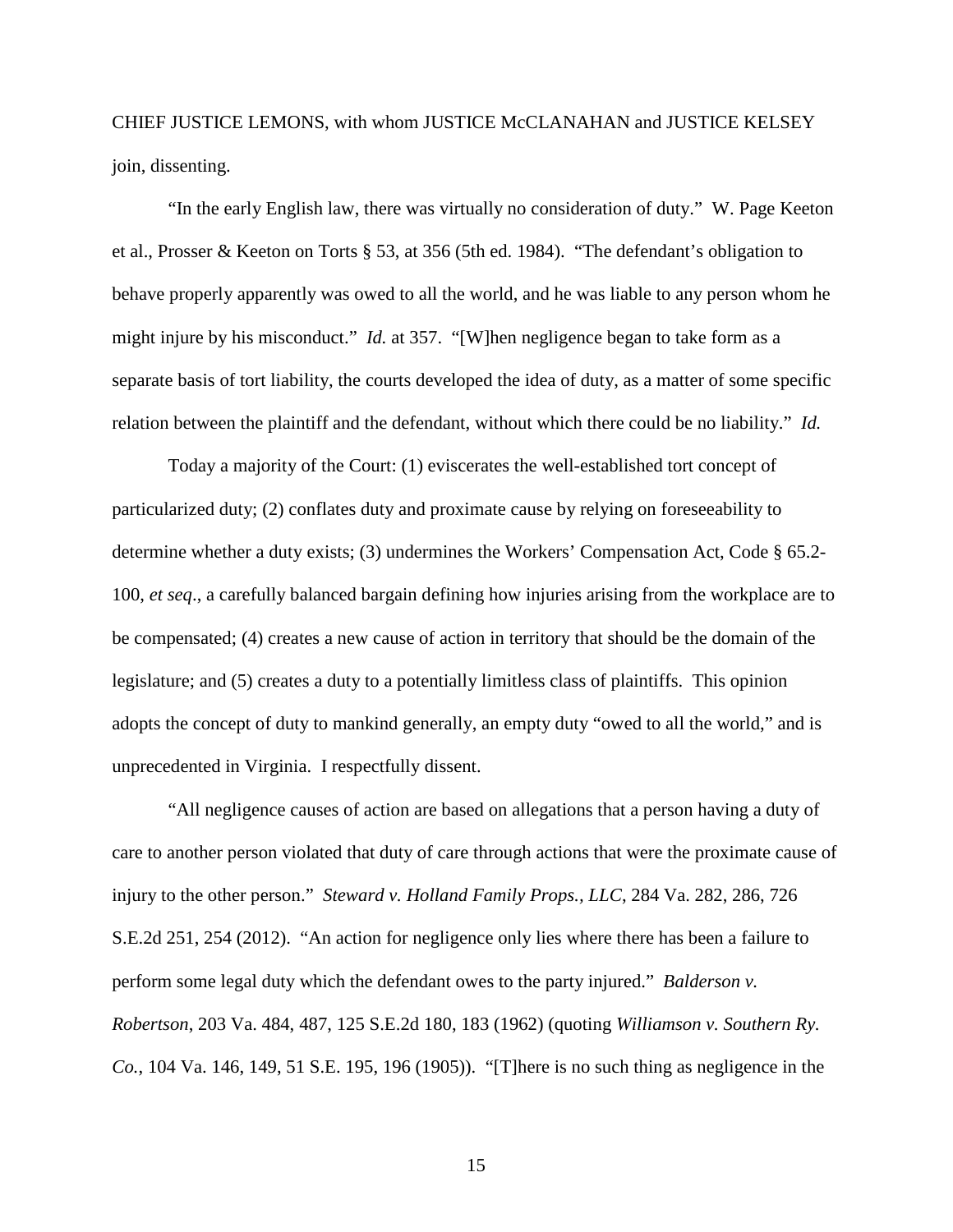abstract, or in general, or as sometimes is said, in *vacuo*. Negligence must be in relation to some

person." *Kent v. Miller*, 167 Va. 422, 425-26, 189 S.E. 332, 334 (1937).

The question of liability for negligence cannot arise at all until it is established that the man who has been negligent owed some duty to the person who seeks to make him liable for his negligence.

*Dudley v. Offender Aid & Restoration, Inc.*, 241 Va. 270, 277, 401 S.E.2d 878, 882 (1991)

(quoting *Le Lievre v. Gould*, 1 Q.B. 491, 497 (1893)).

In concluding that the Shipyard owes a duty of care to "those sharing living quarters"

with its employees, the majority opinion relies on the general principle that

Whenever one person is by circumstances placed in such a position with regard to another . . . that if he did not use ordinary care and skill in his own conduct with regard to those circumstances, he would cause danger of injury to the person or the property of the other, a duty arises to use ordinary care and skill to avoid such injury.

*RGR, LLC v. Settle*, 288 Va. 260, 276, 764 S.E.2d 8, 17 (2014) (alteration and citation omitted).

Justice Holmes described a similar principle, the rule that a "defendant was bound to use such

care as a prudent man would do under the circumstances," as a "featureless generality." Oliver

Wendell Holmes, Jr., The Common Law 100-01 (Paulo J. S. Pereira & Diego M. Beltran eds.,

2011). He asserted that it is the "business of the court[s]" to "formulate these [general]

standards" into duties that arise in "specific circumstances," so that the law is "capable of being

known" to the average person. *Id.*

If in the whole department of unintentional wrongs the courts arrived at no further utterance than the question of negligence, and left every case, without rudder or compass, to the jury, they would simply confess their inability to state a very large part of the law which they required the defendant to know, and would assert, by implication, that nothing could be learned by experience. But neither courts nor legislatures have ever stopped at that point.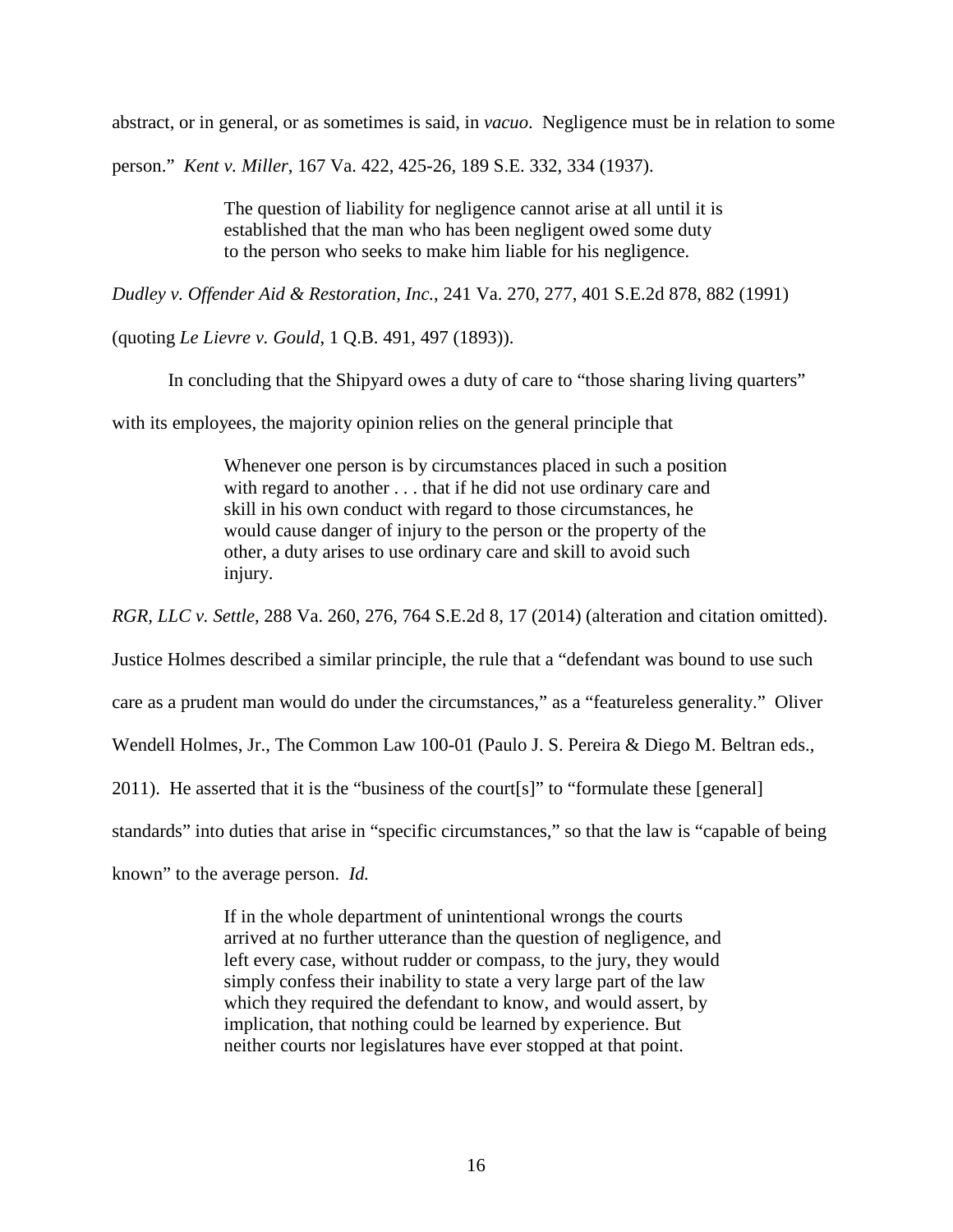*Id.* at 101. The majority opinion holds that, based on general negligence principles, the Shipyard owed "a duty of ordinary care" to "those sharing living quarters" with workers the Shipyard exposed to asbestos. This holding relies on a "featureless generality" instead of articulating a particular duty the Shipyard owed to the plaintiff. It also abandons the Court's role in determining whether a duty exists by using a "vague test" instead of "defining the precautions to be taken" under the circumstances presented by this case. *Id.* at 101.

 Additionally, the majority opinion conflates duty and proximate cause by relying on whether a defendant's conduct "create[s] a recognizable risk of harm" to determine whether a duty exists. A "recognizable risk" is one that is foreseeable. This Court relies on the foreseeability of harm to the plaintiff to determine proximate cause. *See VEPCO v. Winesett*, 225 Va. 459, 468, 303 S.E.2d 868, 874 (1983) ("To establish proximate cause . . . the plaintiff must only show that 'a reasonably prudent person under similar circumstances ought to have anticipated that an injury might probably result from the negligent acts.'" (quoting *VEPCO v. Savoy Const. Co.*, 224 Va. 36, 46, 294 S.E.2d 811, 818 (1982)); *Wyatt v. Chesapeake & Potomac Tel. Co.*, 158 Va. 470, 477-78, 163 S.E. 370, 372 (1932) ("[I]n order to warrant a finding that negligence . . . is the proximate cause of an injury, it must appear that the injury was the natural and probable consequence of the negligence or wrongful act, and that it ought to have been foreseen in the light of the attending circumstances." (quoting *Milwaukee & St. Paul Ry. Co. v. Kellogg*, 94 U.S. 469, 475 (1877)).

 Foreseeability is not a factor to be considered when examining whether a duty exists. In the products liability context, we have observed that "'[f]oreseeability [of harm], it has been many times repeated, is not to be equated with duty." *Holiday Motor Corp. v. Walters*, 292 Va. 461, 477, 790 S.E.2d 447, 478 (2016) (quoting *Dreisonstok v. Volkswagenwerk, A.G.*, 489 F.2d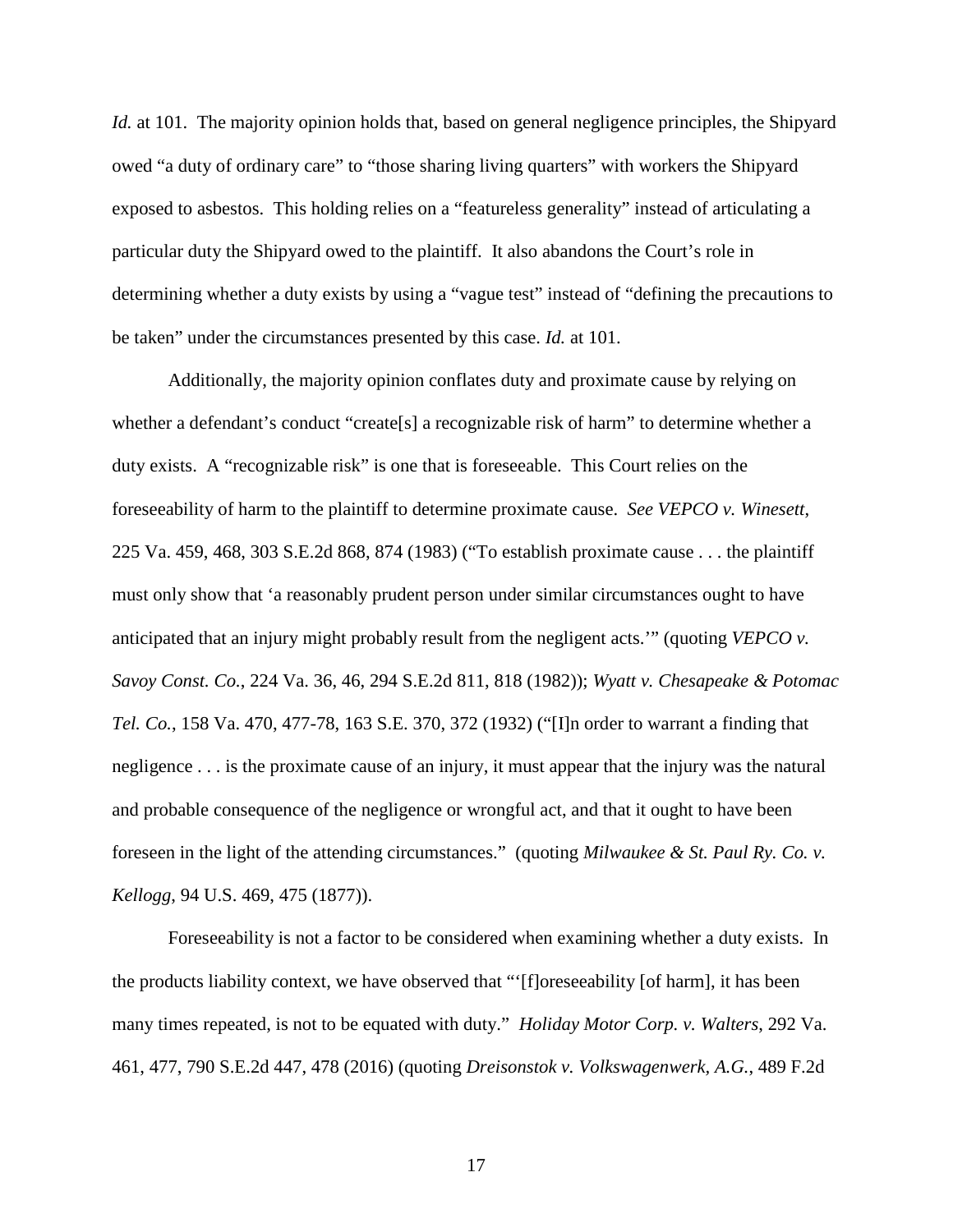1066, 1070 (4th Cir. 1974)) (alteration in original). This is because "the purpose of making the finding of a legal duty as a prerequisite to a finding of negligence, or breach of implied warranty, in products liability is to avoid the extension of liability for every conceivably foreseeable accident." *Id.* at 478, 790 S.E.2d at 455 (quoting *Jeld-Wen, Inc. v. Gamble*, 256 Va. 144, 149, 501 S.E.2d 393, 397 (1998)). Accordingly, in *Holiday Motor Corp.*, we held that automobile manufacturers do not have a duty to design a convertible soft top that provides rollover protection because such protection is not an "intended or reasonably foreseeable use" of convertible soft tops, even though rollover accidents are "undoubtedly foreseeable." *Id.* at 478, 482, 790 S.E.2d at 455, 458.

We have declined to recognize a duty in other cases despite the foreseeability of harm to the plaintiff as well. For example, in *Gray v. Inova Health Care Services*, 257 Va. 597, 598, 514 S.E.2d 355, 355 (1999), we considered whether a hospital owed a duty to a mother who observed her daughter stop breathing during a medical procedure because she received an improper dose of medication. While emotional harm to a mother is certainly foreseeable in these circumstances, we held that the hospital did not owe the mother a duty because she "was not the patient upon whom medical tests were being performed." *Id.* at 599, 514 S.E.2d at 356. *Holiday Motor Corp.* and *Gray* confirm that it is not proper to consider foreseeability when determining whether a duty exists.

The Supreme Court of Arizona recently clarified that "foreseeability is not a factor to be considered by courts when making determinations of duty." *Quiroz v. Alcoa Inc.*, No. CV-16- 0248-PR, 2018 Ariz. LEXIS 146, at \*6 (Ariz. May 11, 2018). The court "remov[ed] foreseeability from [its] duty framework" because "determining '[w]hether an injury to a particular plaintiff was foreseeable by a particular defendant necessarily involves an inquiry into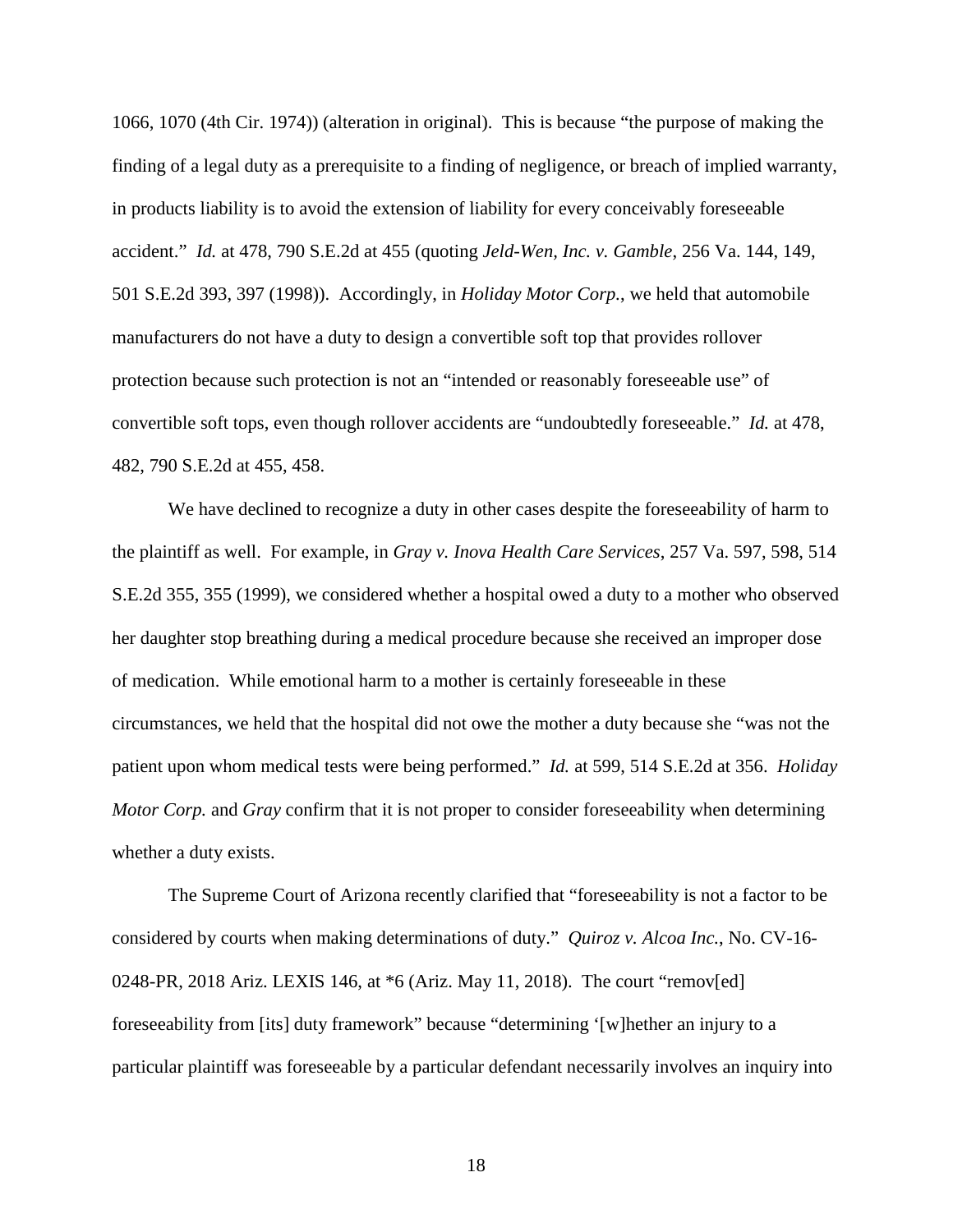the specific facts of an individual case," and "[s]uch factual inquiries are reserved for the jury." *Id.* at \*7 (quoting *Gipson v. Kasey*, 150 P.3d 228, 231 ¶ 16 (Ariz. 2007)). However, the court "did not completely remove foreseeability from [its] negligence framework." *Id.* at \*8. Foreseeability remains a factor "in determining breach and causation" under Arizona law.<sup>[1](#page-18-0)</sup> Id.

 As in Arizona, "foreseeability [is] ordinarily [a] question[] for the jury" in Virginia. *Jordan v. Jordan*, 220 Va. 160, 162, 257 S.E.2d 761, 762 (1979). Because incorporating foreseeability into our duty framework will improperly require courts to engage in fact specific inquiries that are ordinarily reserved for juries, foreseeability should not be considered when

 Other courts have also declined to create a duty owed by employers to those who cohabitate with their employees. *See CSX Transp., Inc. v. Williams*, 608 S.E.2d 208, 210 (Ga. 2005) (holding "an employer does not owe a duty of care to a third-party, non-employee, who comes into contact with its employee's asbestos-tainted work clothing at locations away from the workplace" in part because the duty to provide a safe workplace does not extend to persons outside the workplace.); *Holdampf v. A.C. & S., Inc.*, 840 N.E.2d 115, 119-23 (N.Y. 2005) (declining to recognize a duty owed by an employer to prevent asbestos exposure that occurred outside an employer's premises because foreseeability "does not define duty" and there was no relationship between the employer and the employee's wife); *Gillen v. Boeing Co.*, 40 F. Supp. 3d 534, 539 (E.D. Pa. 2014) (holding an employer does not owe a duty to protect against the dangers asbestos dust carried home on an employee's clothes may pose to an employee's family members in part because "foreseeability 'is not alone determinative of the duty question,' and 'is not necessarily a dominant factor' in the duty assessment under Pennsylvania law." (citation omitted)); *Cf. Miller v. Ford Motor Co.*, 740 N.W.2d 206, 209-10 (Mich. 2007) (holding the owner of "property on which asbestos-containing products were located did not owe [the plaintiff], who was never on or near that property, a legal duty to protect her from exposure to any asbestos fibers carried home on the clothing of a member of her household who was working on that property as the employee of independent contractors, where there was no further relationship between defendant and [the plaintiff]."); *Van Fossen v. MidAmerican Energy Co.*, 777 N.W.2d 689, 691 (Iowa 2009); (concluding the owners of a power plant owed no duty to warn the spouse of an independent contractor's employee, who never visited the power plant, of the health risks posed by asbestos exposure).

<span id="page-18-0"></span><sup>&</sup>lt;u>1</u> <sup>1</sup> The Supreme Court of Arizona in *Quiroz* declined to impose a duty on employers to protect the public, including those who cohabitate with their employees, "from off-site contact with [an] employee who may have been carrying asbestos fibers on [his] work clothes." *See id.* at \*2. The court's reasoning was based in part on its jurisprudence holding that "foreseeability is not a factor in determining duty." *Id.*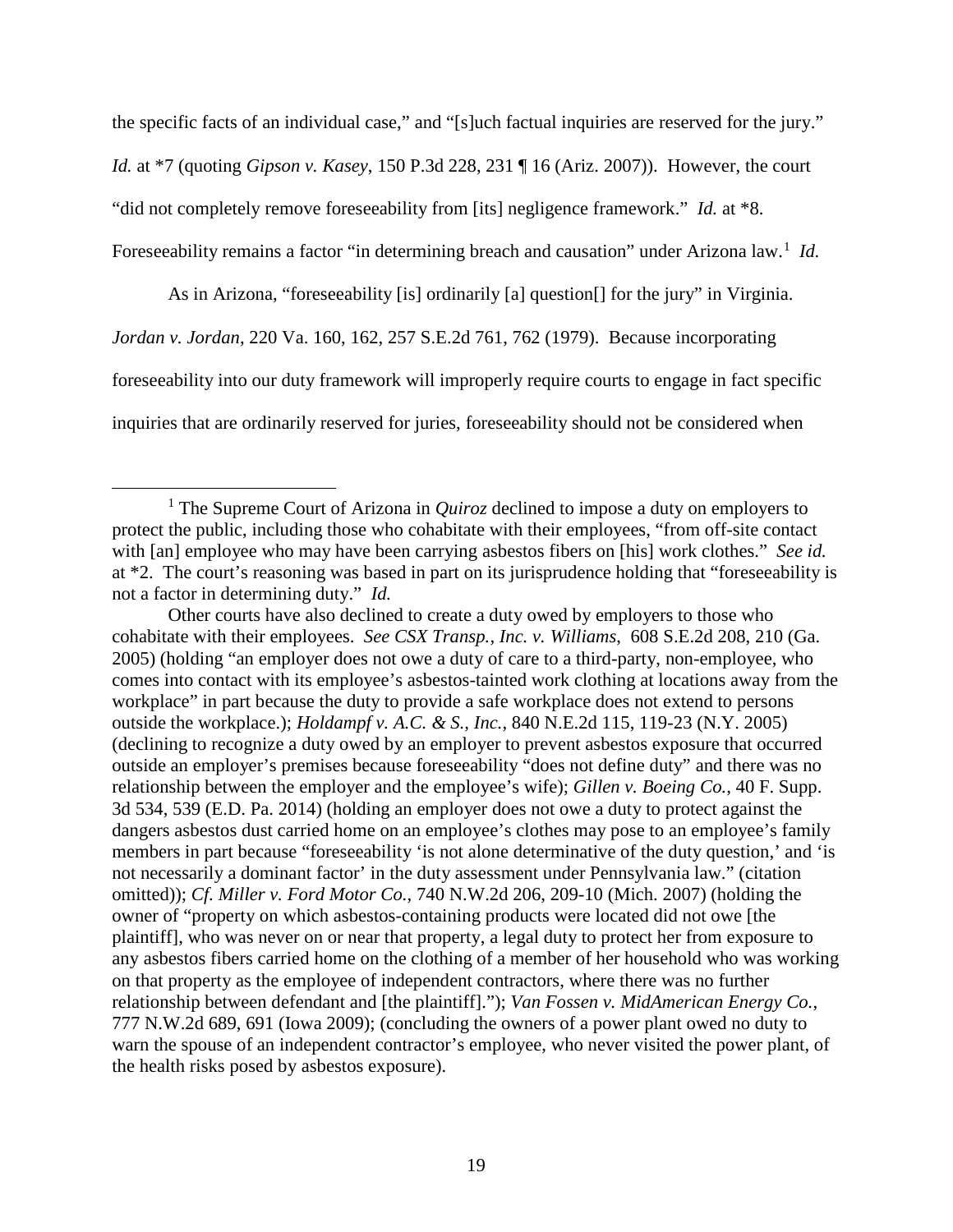determining whether a duty exists. Recognizing that foreseeability does not underlie our analysis of duty will not eliminate this concept from our negligence framework, as its centrality to our analysis of proximate cause will continue.

 At common law, employees constituted the class of persons to which an employer owed a duty to provide a reasonably safe workplace. *Swift & Co. v. Hatton*, 124 Va. 426, 435, 97 S.E. 788, 791 (1919) ("[T]he master is under an absolute obligation – is charged with a nonassignable duty – to use due care in providing and maintaining a reasonably safe environment for his servants while engaged in their work.") We have never extended this duty to those cohabitating with an employee. Traditionally, this Court has exercised great restraint in recognizing a duty that did not exist at common law. *See, e.g.*, *Cline v. Dunlora South, LLC*, 284 Va. 102, 110, 726 S.E.2d 14, 18 (2012) (declining to "impose a duty upon landowners to protect individuals traveling on an adjoining public highway from natural conditions on the landowner's property," in part, because "no such duty existed under relevant English common law"); *Chesapeake & Potomac Tel. Co. v. Dowdy*, 235 Va. 55, 61, 365 S.E.2d 751, 754 (1988) ("[T]here is no duty of reasonable care imposed upon an employer in the supervision of its employees under these circumstances and we will not create one here."); *Williamson v. Old Brogue, Inc.*, 232 Va. 350, 354, 350 S.E.2d 621, 624 (1986) (declining to abrogate the common law rule against dram shop liability because "abrogat[ing] such a fundamental rule . . . is the function of the legislative, not judicial, branch of government").

 Additionally, the creation of a duty in this case upsets the careful balance struck by the legislature in the Workers' Compensation Act. The Act "is based upon a quid pro quo, a societal exchange wherein employees are provided a purely statutory form of compensation for industrial injuries" that is "modest, but relatively certain." *Roller v. Basic Constr. Co.*, 238 Va. 321, 327,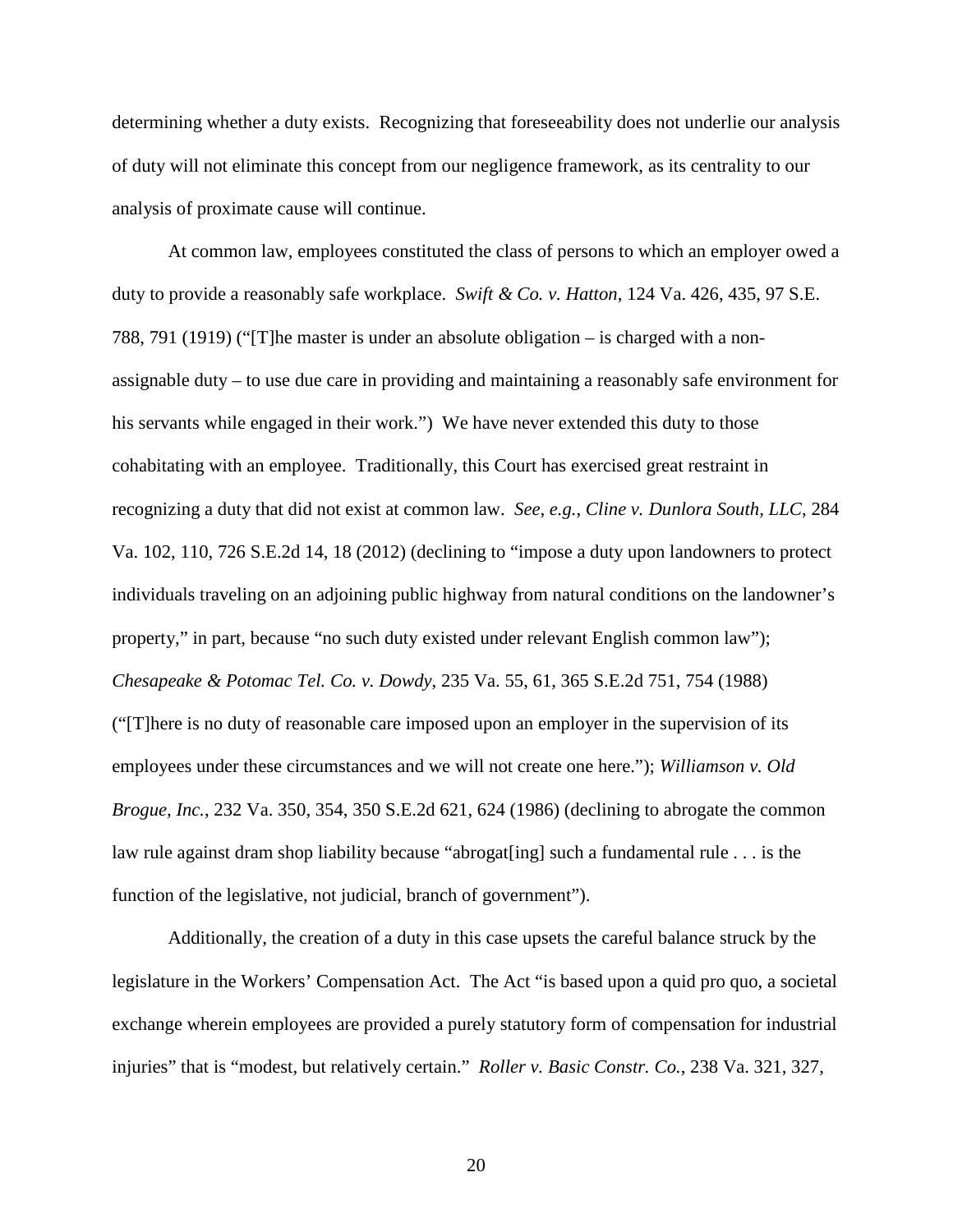384 S.E.2d 323, 325 (1989). "In exchange, employers under the canopy of the Act are sheltered from common-law liability in tort." *Id.*

The complaint alleges that the Shipyard exposed Wanda's father, its employee, to asbestos during the course of his work. He then carried asbestos fibers home on his clothes, allegedly causing Wanda's exposure to asbestos. Because Wanda's exposure occurred as a result of her father's exposure, she was a bystander, who was injured as a consequence of an employer's tort against its employee. Holding that the Shipyard owed Wanda a duty permits a negligence action by a non-employee through the conduit of an employee who, under the Act, has no right to bring a negligence action against his employer. Given the policy considerations presented by allowing such tort actions, the legislative, not judicial, branch of government should determine whether those who cohabitate with employees can recover in tort under these circumstances.

 We have said that where "the issue involves many competing economic, societal, and policy considerations, legislative procedures and safeguards are particularly appropriate to the task of fashioning an appropriate change, if any, to the settled rule." *Williamson*, 232 Va. at 354, 350 S.E.2d at 624.

> A legislative change in the law is initiated by introduction of a bill which serves as public notice to all concerned. The legislature serves as a forum for witnesses representing interests directly affected by the decision. The issue is tried and tested in the crucible of public debate. The decision reached by the chosen representatives of the people reflects the will of the body politic.

*Id.* (quoting *Bruce Farms v. Coupe*, 219 Va. 287, 293, 247 S.E.2d 400, 404 (1978)). By promulgating the Act, the legislature determined that employees should receive "modest, but relatively certain" compensation for injuries "arising out of and in the course of employment," in exchange for foregoing the compensation they could receive for prevailing in a negligence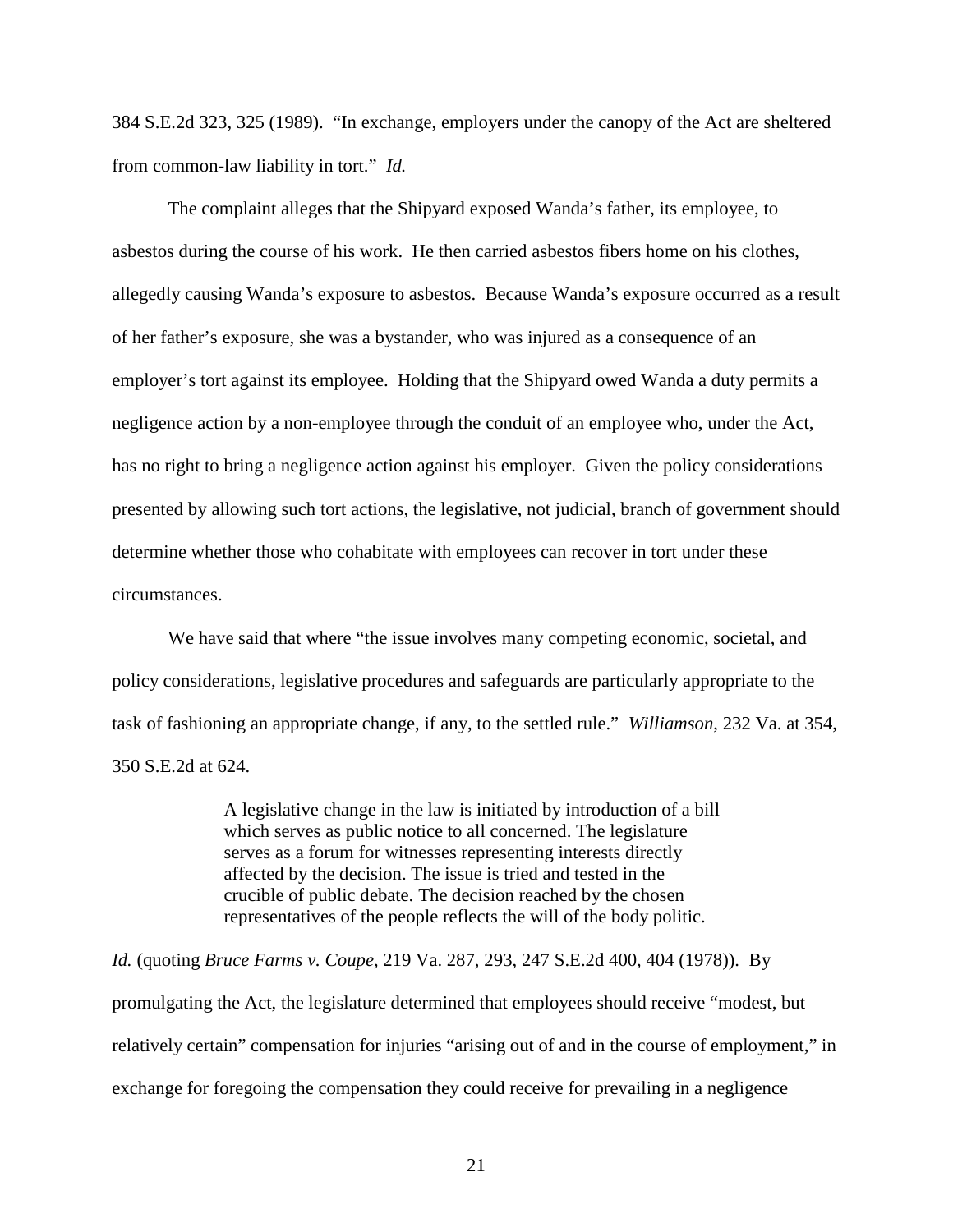action. *Roller*, 238 Va. at 327, 384 S.E.2d at 325; Code § 65.2-400. The majority opinion's creation of a duty that was not recognized at common law interferes with the "quid pro quo" of the Act by allowing those who cohabitate with employees to bring a negligence action that an employee is barred from bringing under the Act. It is debatable whether allowing such actions is sound public policy, but it is beyond dispute that imposing a duty on employers to protect those who cohabitate with their employees is a major policy decision.

 A change of this magnitude should be accomplished by an act of the legislature, not by a judicial pronouncement. The Act defines the scope of employers' liability for workplace injuries, and the legislature should determine whether this scope should be expanded. The legislatures of two states have promulgated statutes that bar recovery for injuries arising from asbestos exposure that occurs outside of a property owner's premises.[2](#page-21-0)

 The duty created by the majority today is limitless. The majority opinion does not propose any framework for limiting an employer's duty to those who share living quarters with its employees. In declining to recognize a common law duty owed by employers to those exposed to asbestos outside the employer's premises, the Supreme Court of Georgia observed that such a duty would "expand traditional tort concepts beyond manageable bounds and create an almost infinite universe of potential plaintiffs." *CSX Transp.*, 608 S.E.2d at 209 (citation omitted).

<span id="page-21-0"></span><sup>2</sup> <sup>2</sup> Kan. Stat. Ann. § 60-4905(a) ("No premises owner shall be liable for any injury to any individual resulting from silica or asbestos exposure unless such individual's alleged exposure occurred while the individual was at or near the premises owner's property."); Ohio Rev. Code Ann. § 2307.941(A)(1) ("A premises owner is not liable for any injury to any individual resulting from asbestos exposure unless that individual's alleged exposure occurred while the individual was at the premises owner's property.").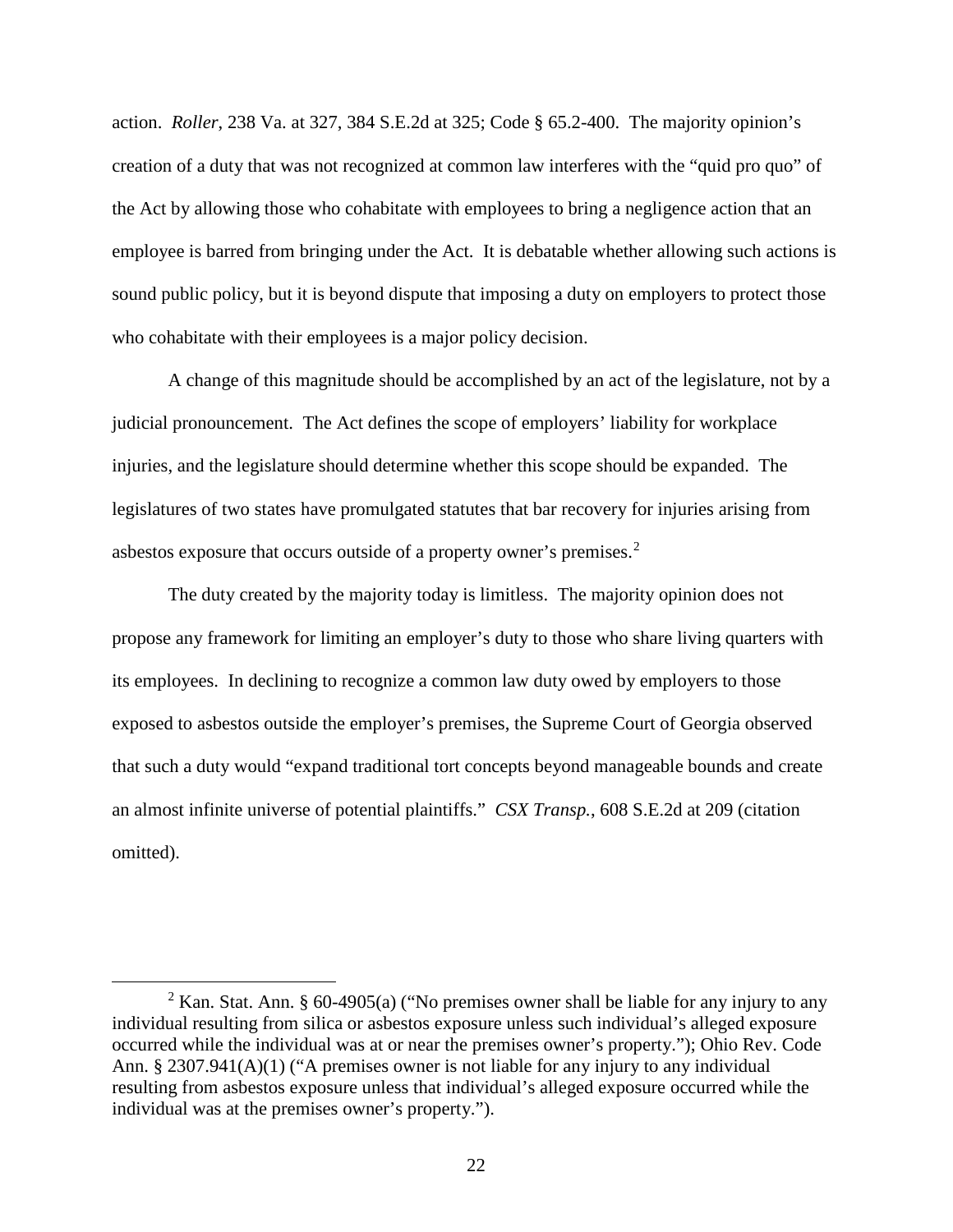Expanding civil liability in this manner will push a wave of indeterminacy into the Commonwealth's reputation for stable and predictable tort law. At its most basic level, the majority's innovation violates the first premise of the common law — that any judicially applied "legal standard must, in theory, be capable of being known." Holmes, *supra*, at 100. "When a man has to pay damage, he is *supposed* to have broken the law, and he is further *supposed* to have known what the law was." *Id.* (emphases added). Only "fixed and uniform standards" of liability make either of those suppositions legitimate. *Id.* The majority's unprecedented expansion of tort liability in this case could not have been known by anyone, with any degree of confidence, prior to today — not in 1950, when Quisenberry claims the Shipyard began breaching its putative duty to her, or in 1969, when the alleged breach ended.

 Our Commonwealth cannot prosper when demarcations between liable and non-liable conduct remain in flux because of judicially recognized standards of liability that are as novel as they are unpredictable. How will businesses calculate risk and confidently make informed decisions in light of such unpredictability? Our emphatic duty "to say *what the law is*," *Marbury v. Madison*, 5 U.S. (1 Cranch) 137, 177 (1803) (emphasis added), after all, implicitly forbids us from saying *what the law should be* according to our predilections. "From the time of Alfred to the present day, statutes and decisions have busied themselves with defining the precautions to be taken in certain familiar cases; that is, with *substituting for the vague test of the care* exercised by a prudent man, *a precise one of specific acts or omissions*." Holmes, *supra*, at 101.

 Before today, no one could have predicted that an employer owed a legal "take home" duty to a non-employee based solely on a tort committed by an employer against an employee, occurring at the employer's work site, and arising out of and in the course of the employer's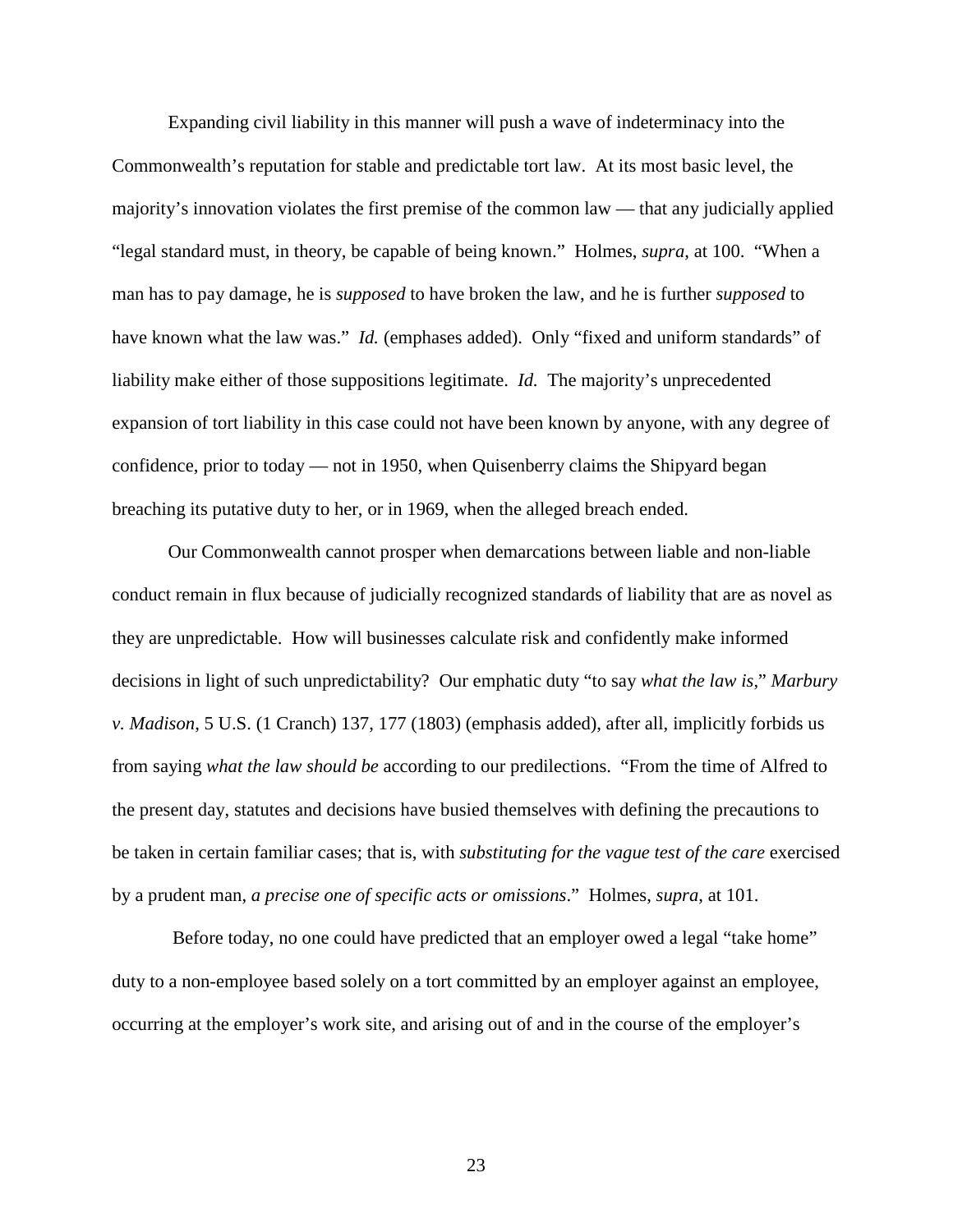work. To make matters worse, after today, no one will be able to predict who else among the host of possible targets will be subjected to this novel theory of liability.

 Historically, this Court has been reluctant to recognize a duty that did not exist at common law. Historically, this Court has deferred to the legislature when such a broad new cause of action is proposed. Historically, this Court has recognized that creating new causes of action and extending liability beyond anticipated limits has enormous financial implications.

The majority opinion is unprecedented in Virginia law.

I respectfully dissent.

# JUSTICE McCLANAHAN, with whom CHIEF JUSTICE LEMONS and JUSTICE KELSEY join, dissenting.

 I fully agree with Chief Justice Lemons and join his cogent dissent. As the Chief Justice writes, neither this Court's precedent nor the public policy of Virginia supports the existence of a duty owed by the Shipyard to individuals who share living quarters with the Shipyard's employees.

I write separately to emphasize that the principles governing the liability of owners and occupants of land underlying this Court's decision in *RGR, LLC v. Settle*, 288 Va. 260, 764 S.E.2d 8 (2014), are inapplicable to this case. Even so, no duty arises under application of the *RGR* analysis since Wanda and the Shipyard *were not juxtaposed in time and space to place Wanda within a given area of danger* – the determining test for existence of duty adopted in *RGR*. Given the obvious difficulty in applying principles of landowner liability to the allegations in this case, the majority invokes the principle of foreseeability of harm as the source of duty. As a result, the majority reaches a decision that has no basis under this Court's established duty jurisprudence.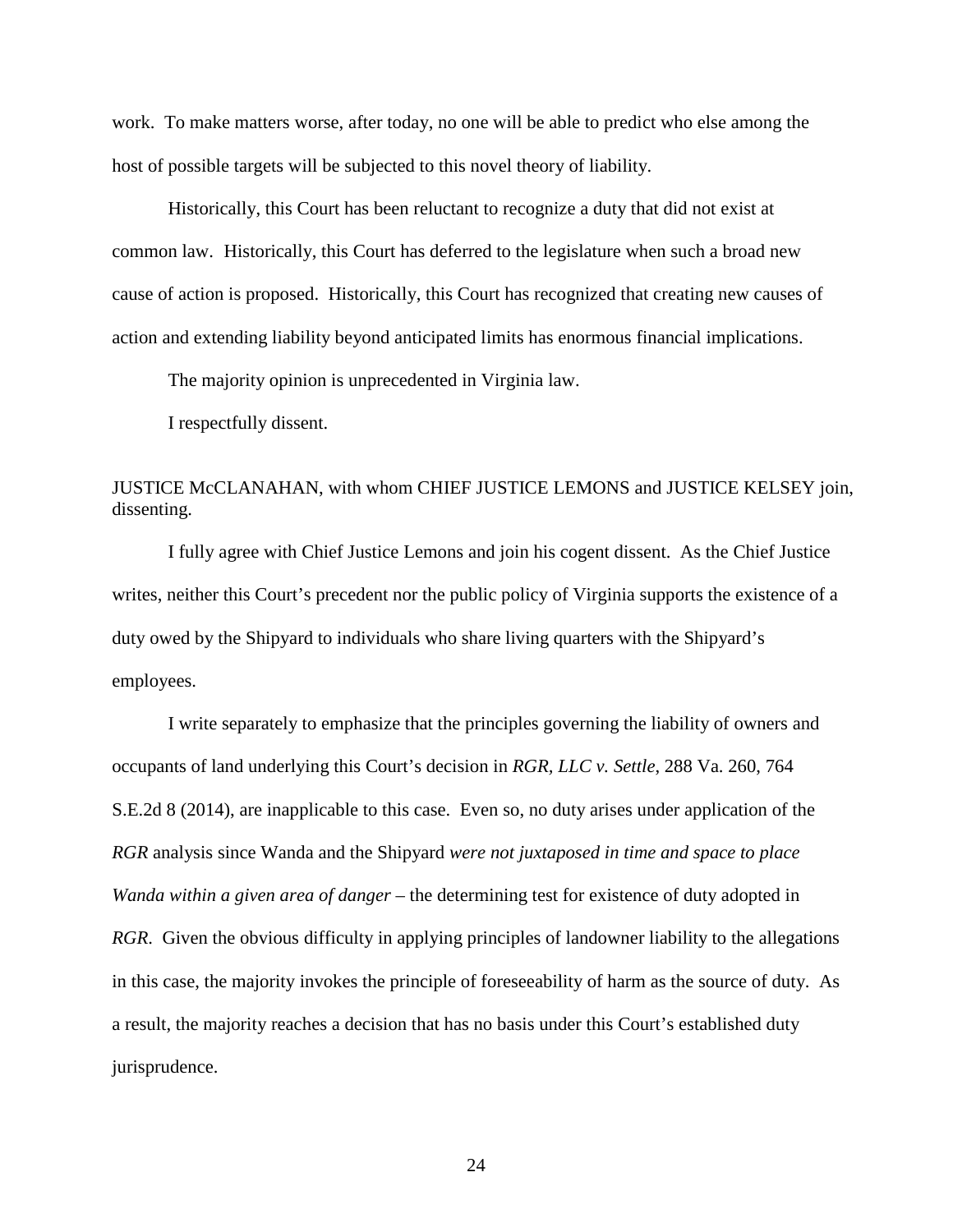The majority's reliance on *RGR* is misplaced because this case is premised on a duty owed to Wanda arising from the Shipyard's employment of her father, not on a duty arising from the ownership or occupation of land.

In *RGR,* a wrongful death action arising out of a collision between a vehicle and a train at a private railroad crossing, this Court held that RGR, the owner of a business occupying the premises adjacent to land on which the crossing was located, owed a duty to maintain the sight line for motorists, such as Settle, who used the crossing. The Court's imposition of a duty upon RGR was based on the common law tort principle applicable to owners and occupants of real property that "every person [must] exercise ordinary care in the use and maintenance of his own property to prevent injury to others." 288 Va. at 276, 764 S.E.2d at 17. As the Court explained, Settle alleged that RGR "'owed a duty of reasonable due care' to Settle 'in the care, maintenance, upkeep, [and] inspection' of both [the railroad]'s right-of-way and the property upon which the lumber was stacked" and that it breached these duties to Settle by "allowing . . . stacks of lumber to exist such that they blocked the view of motorists approaching the [railroad] [c]rossing." *Id.* The Court held that the circuit court properly instructed the jury that "[e]very person has the duty to exercise ordinary care in the use and maintenance of its property to prevent injury or death to others." *Id*. at 278, 764 S.E.2d at 18.

The Court's reliance in *RGR* on the duties owed by owners and occupants of land for conditions existing on the land is further illustrated by the Court's explanation that "[a]t common law, however, this duty did not extend to natural conditions existing on land as opposed to artificial conditions such as RGR's lumber stacks." *Id.* at 277, 764 S.E.2d at 17. The Court contrasted the case before it involving the artificial condition of RGR's lumber stacks with

I.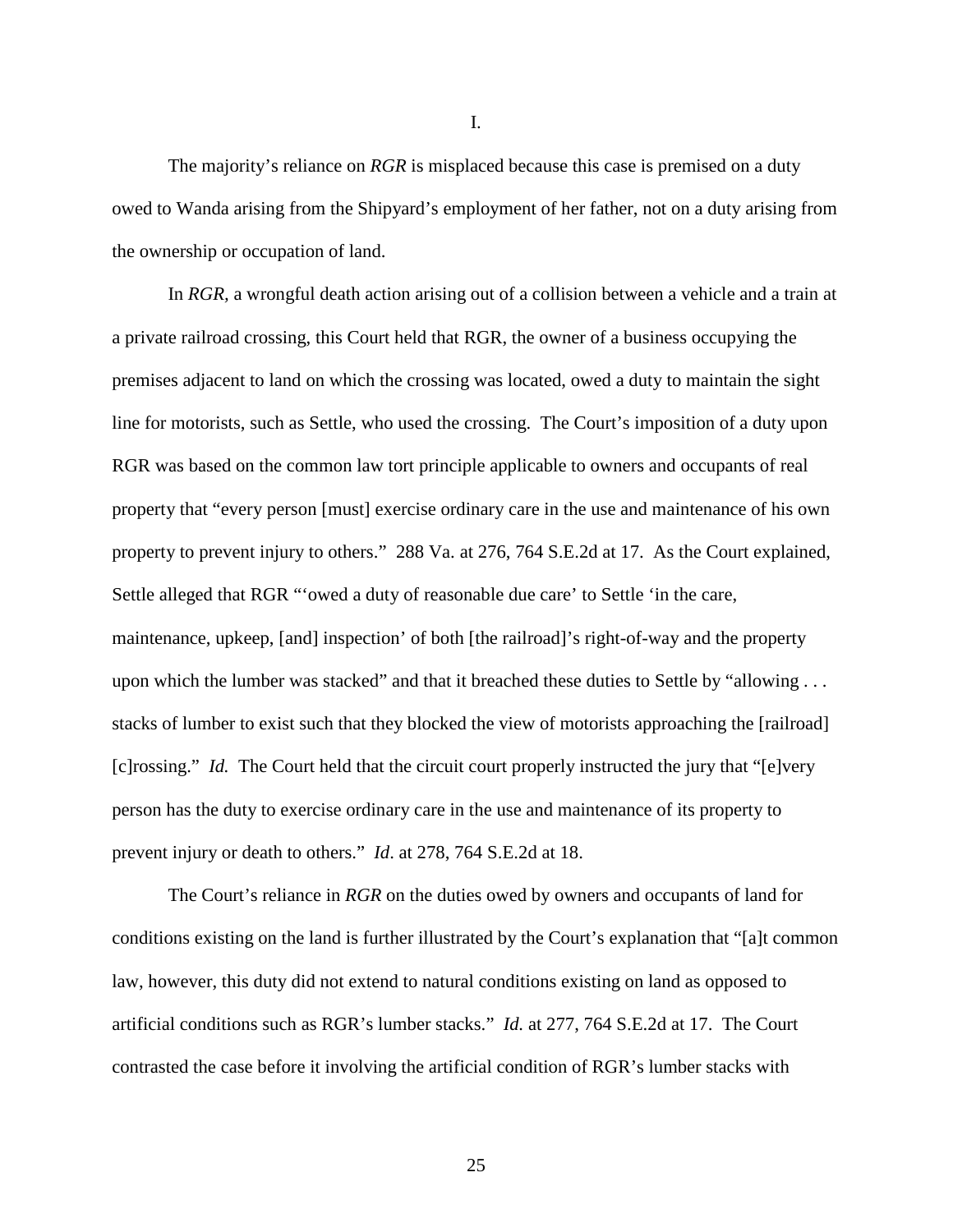numerous cases finding no duty owed by landowners to motorists on adjacent highways with regard to natural conditions on the land. *Id.* at 277-78, 764 S.E.2d at 17-18.

In contrast, the plaintiff's allegations of negligence in this case are based on a duty the Shipyard allegedly owed to Wanda arising from the Shipyard's employment of her father. Specifically, plaintiff alleges that the Shipyard: (a) failed to adequately or sufficiently warn its employees not to wear their work clothes home; (b) failed to educate Wanda's father regarding reasonably safe and sufficient safeguards to prevent contaminating his work clothes; (c) failed to provide a locker room, showers, and/or laundry service for employees; (d) failed to take reasonable and sufficient precautions to instruct Wanda's father about proper and safe handling of products containing asbestos; (e) failed to educate Wanda's father about the dangers of wearing his work clothes home; and (f) failed to follow or adhere to various state and U.S. Government laws and guidelines pertaining to preventing contamination of employees' homes with asbestos fibers. These alleged acts of negligence are based on duties purportedly arising from the Shipyard's employment relationship with Wanda's father, not on duties an owner or occupant of land owes to "others in the vicinity" of its land. *Id*. at 276, 764 S.E.2d at 17 (quoting W. Page Keeton, et al., Prosser & Keeton on Torts,  $\S 57$ , at 386 (5th ed. [1](#page-25-0)984)).<sup>1</sup>

<span id="page-25-0"></span> $<sup>1</sup>$  Similarly, the principles governing the rights and duties of riparian owners and liability</sup> for maintenance of a private nuisance have no application here. Plaintiff is not alleging any violation of rights of a swimmer or lower riparian owner. *See Shoffner v. Sutherland*, 111 Va. 298, 300, 68 S.E. 996 (1910) (stating that "any use of a stream that materially fouls and adulterates the water . . . that so far affects the water as to impair its value for the ordinary purposes of life, will constitute a nuisance . . . for which a lower riparian owner injured thereby is entitled to redress"). Plaintiff is also not alleging that the Shipyard's operations constituted a nuisance to neighboring properties. *See National Energy Corp. v. O'Quinn*, 223 Va. 83, 85, 286 S.E.2d 181, 182 (1982) (stating that "[w]hen a business enterprise, even though lawful, becomes obnoxious to occupants of neighboring dwellings and renders enjoyment of the structures uncomfortable by virtue of, for example, smoke, cinders, dust, noise, offensive odors, or noxious gases, the operation of such business is a nuisance").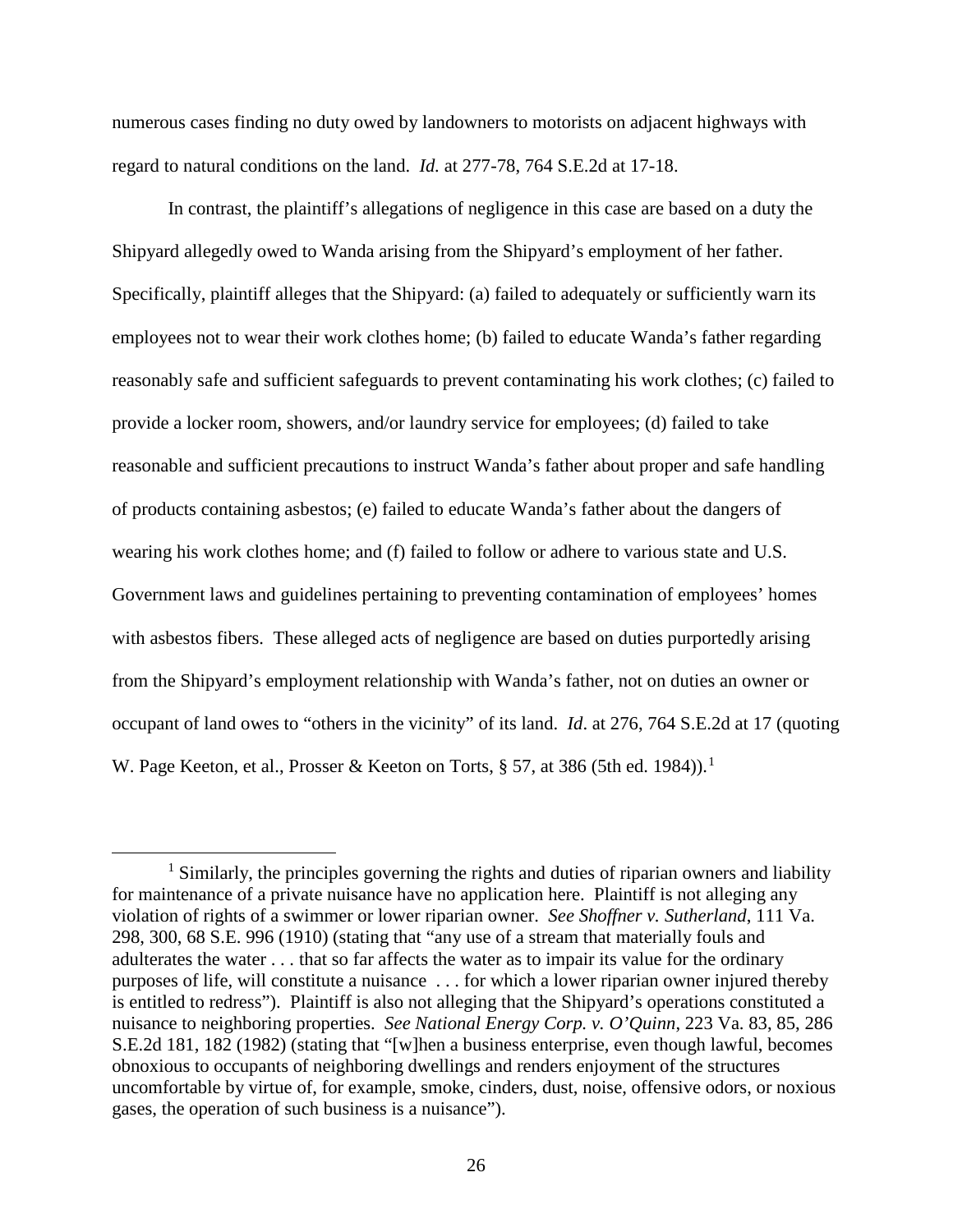Setting aside the majority's misplaced reliance on *RGR* and other cases premised on landowner liability, it makes only a half-hearted effort to apply the *RGR* analysis. This is not surprising since no "take home" duty exists under a straightforward application of the *RGR* analysis.

In *RGR*, the Court rejected RGR's assertion that plaintiff prove the existence of a "particular relationship" between RGR and Settle, and explained that the "only relationship which must exist is a sufficient juxtaposition<sup>[2](#page-26-0)</sup> of the parties in time and space" to place motorists "'within a given area of danger' created by the location of RGR's lumber stacks." *RGR*, 288 Va. at 279-80, 764 S.E.2d at 19 (citation omitted). The Court concluded that the parties were sufficiently juxtaposed in time and space because RGR's lumber stacks were "situated within [the railroad]'s right-of-way and obstructed the sight line of motorists on [a particular roadway] as they approached the railroad crossing." *Id.* at 280, 764 S.E.2d at 19. The Court specifically noted that Settle was within this "given area of danger" because he was traveling "within feet of RGR's lumber stacks at the time of the accident." *Id.*

 Applying the *RGR* analysis here, it is clear that no duty was imposed upon the Shipyard to protect a non-employee family member such as Wanda from conditions created by the Shipyard's business operations because the parties were *not* juxtaposed in time and space to place Wanda within a given area of danger. In *RGR*, this requirement was satisfied because RGR's lumber stacks were situated within Norfolk Southern's right-of-way, the lumber obstructed the sight line of motorists such as Settle using the railroad crossing, and Settle was

<span id="page-26-0"></span><sup>&</sup>lt;sup>2</sup> The ordinary meaning of "juxtaposed" is "placed side by side." Webster's Third New International Dictionary 1229 (1993). The synonym for juxtaposed is "adjacent." *Id.*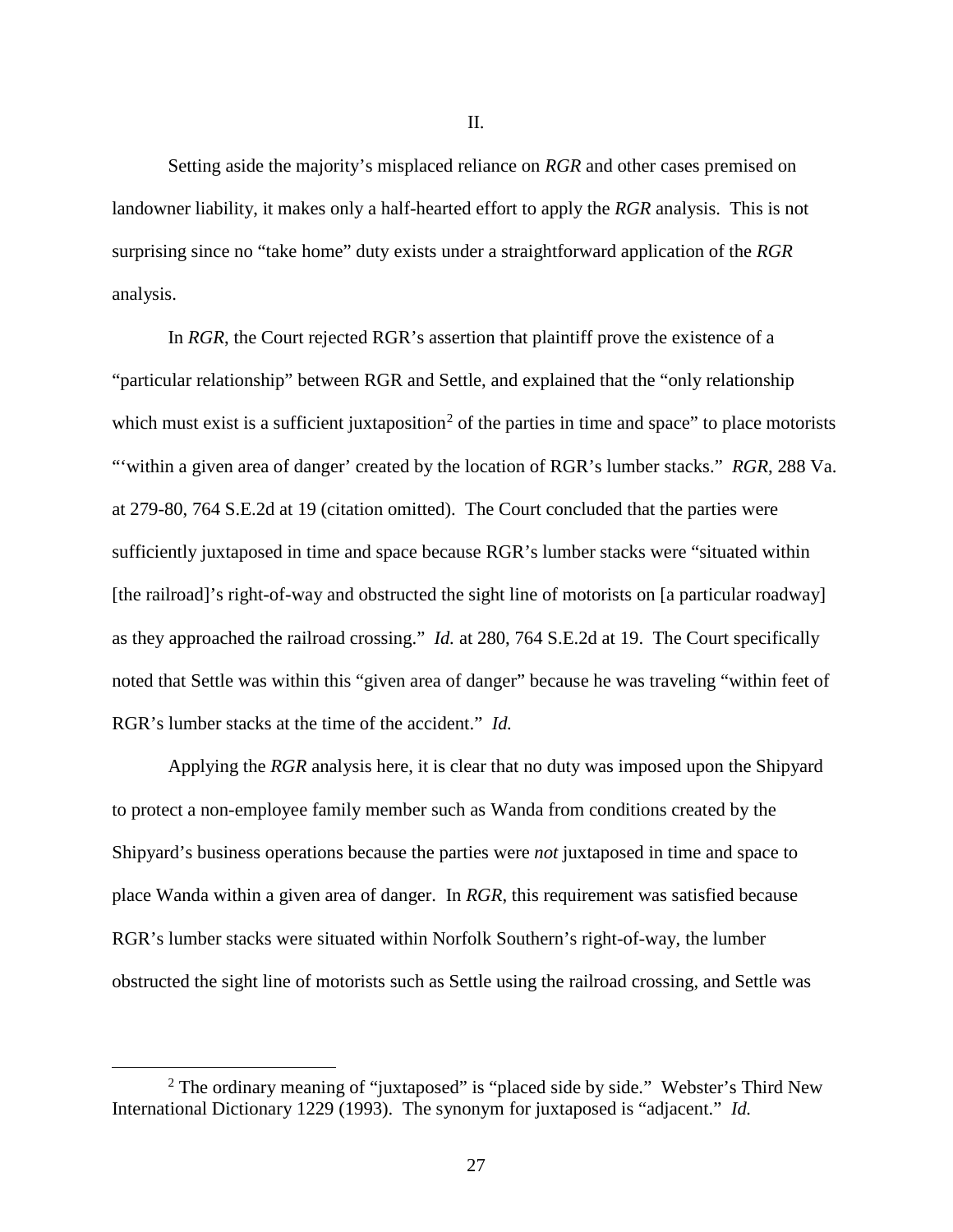"within feet of RGR's lumber stacks" when the accident occurred. *Id.* Here, there is no allegation that Wanda was in close spatial proximity to the Shipyard or its business.

Although the majority states that "juxtaposition of time and space" does not require actual interaction between the parties, that assertion – even if true – entirely misses the point that the "sufficient juxtaposition of the parties in time and space" requires, at the very least, that the injured party be "in the vicinity" of the land. *Id.* at 276, 764 S.E.2d at 17 (quoting W. Page Keeton, et al., Prosser & Keeton on Torts, § 57, at 386 (5th ed. 1984) (stating that the duty to others affected by the use of the land recognizes that "[t]he possessor's right is therefore bounded by principles of reasonableness, so as to cause no unreasonable risk of harm *to others in the vicinity*" of the land). In point of fact, the Court in *RGR* held that the injured party need only be in close spatial proximity to the danger created by the occupant of land in direct response to RGR's assertion that Settle was on another entity's property when the collision occurred.

The majority's holding in the present case that the requirement is satisfied here since the asbestos fibers "moved" from the Shipyard's business to Wanda's home ignores the very premise on which the liability of RGR was based – that Settle and RGR were juxtaposed in time and space because Settle was "within feet of RGR's lumber stacks" when the accident occurred. Id. at 280, 764 S.E.2d at 19.<sup>[3](#page-27-0)</sup> Indeed, the suggestion that individual "zones of danger" followed

<span id="page-27-0"></span><sup>&</sup>lt;sup>3</sup> The majority introduces the notion of a "mobile hazard" in an effort to satisfy this requirement. In particular, the majority compares the Shipyard's duty to protect individuals who cohabitate with its employees to a landowner's duty to prevent his farm animals from escaping the boundaries of his land onto a public highway, *see Rice v. Turner*, 191 Va. 601, 605, 62 S.E.2d 24, 26 (1950). As explained previously, the duties imposed on the owners and occupants of land have no application to this case. Furthermore, I find the comparison of a farm animal, subject to its owner's restraint and control, to a human being, endowed with free will, to be injudicious, as I do the designation of the Shipyard's employee as a "mobile hazard." I do not believe we should recognize a new tort duty based on this specious comparison.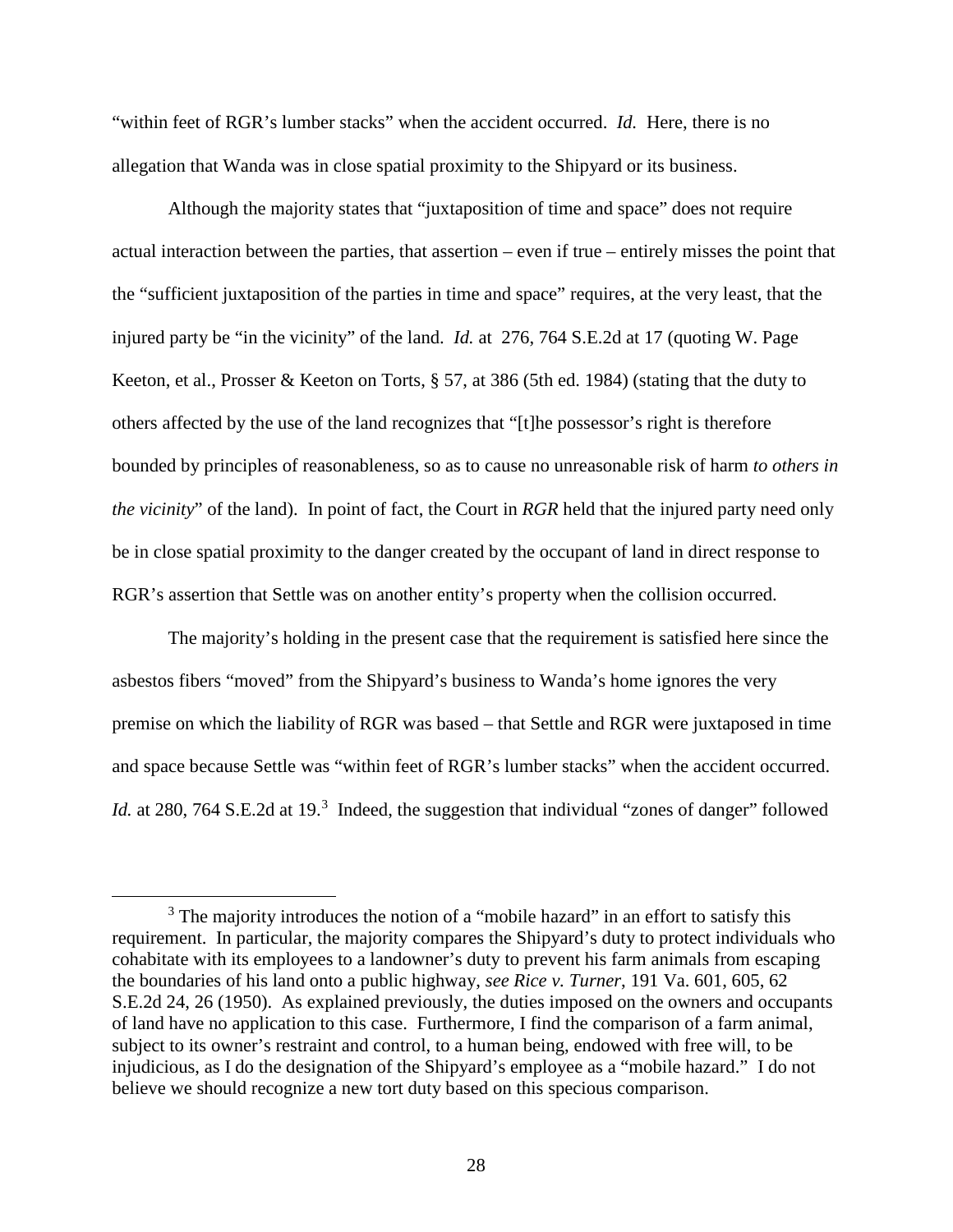the Shipyard's employees to their respective homes is antithetical to the principles underlying landowner liability.

#### III.

Dismissing the requirement of a sufficient juxtaposition of the parties in time and space, which was central to the analysis in *RGR*, the majority relies on a "recognizable risk of harm," i.e., foreseeability of harm, as the source of duty in this case. This is in direct contravention of this Court's holding in *RGR* that the question of duty *does not* depend on foreseeability of harm.

In *RGR*, the Court made a clear distinction between the question of whether a duty existed and the question of foreseeability of harm. As the Court stated, "[a]ctionable negligence requires that there must be a legal duty, a breach thereof and a consequent injury which could have been reasonably foreseen by the exercise of reasonable care and prudence." *Id.* at 281, 764 S.E.2d at 19 (citation omitted). The Court explained that foreseeability "pertains to what constitutes negligence, not to whether a duty to exercise ordinary care exists." *Id.*<sup>[4](#page-28-0)</sup> In other words, "[w]hether reasonable care was exercised depends upon what a reasonably prudent person, with knowledge of the circumstances, ought to have foreseen in regard to the

<span id="page-28-0"></span><sup>&</sup>lt;sup>4</sup> Our cases have treated the issue of foreseeability of harm variably as a factor in determining proximate cause and a factor in determining breach of duty. *Compare Wyatt v. Chesapeake & Potomac Tel. Co.*, 158 Va. 470, 477-78, 163 S.E. 370, 372 (1932) (noting that "in order to warrant a finding that negligence . . . is the proximate cause of an injury, it must appear that the injury was the natural and probable consequence of the negligence or wrongful act, and that it ought to have been foreseen in the light of the attending circumstances") *with Limberg v. Lent*, 206 Va. 425, 426, 143 S.E.2d 872, 873 (1965) (noting that "the defendant did not fail to observe a duty owed . . . if it was reasonably foreseeable that the defendant's actions might cause injury"). Our cases have consistently treated the issue of foreseeability of harm as distinct from the determination of the existence of a legal duty *vel non*.

Furthermore, while the absence of foreseeable harm may *defeat* a potential duty to protect against third party conduct arising from a special relationship, it does not give rise to such a duty, which is premised on the relationship between the parties. *See, e.g., Commonwealth v. Peterson*, 286 Va. 349, 357-59, 749 S.E.2d 307, 311-12 (2013).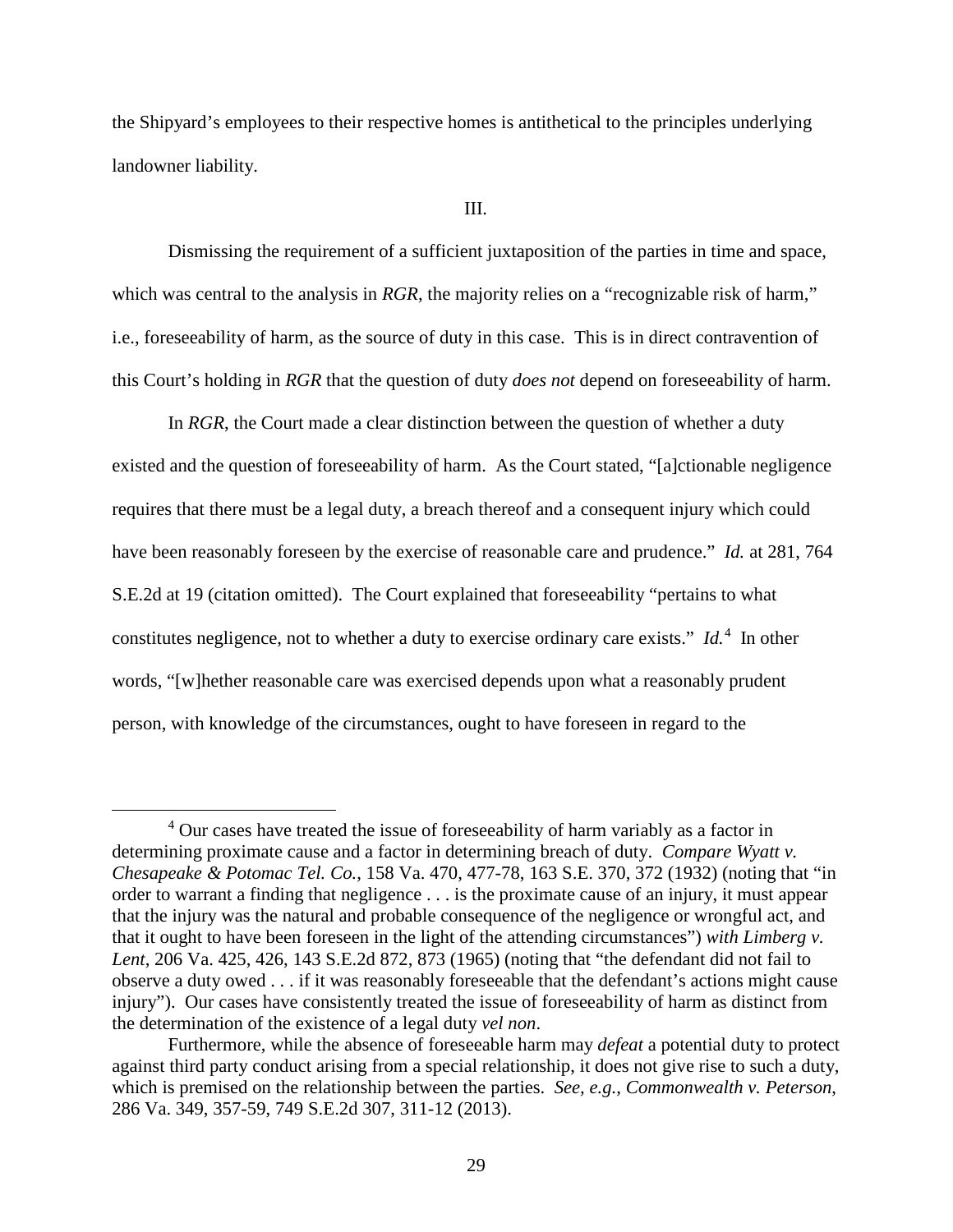consequences of his act or omission." *Id.* Thus, "whether RGR breached its duty of ordinary care by stacking its lumber within Norfolk Southern's right-of-way because it was reasonably foreseeable that [its] actions might cause injury, *must be distinguished from the question whether a duty existed*." *Id.* (citation omitted) (emphasis added).

The Court elaborated on this distinction between the question of duty and the question of foreseeability of harm in response to RGR's argument that it owed no duty to Settle because it possessed no knowledge that the lumber stacks created a dangerous condition to motorists using the railroad crossing. And the Court specifically rejected RGR's argument because its *knowledge of the danger pertained to foreseeability not whether it owed a duty to Settle*. *See id.*

We reiterated the distinction made in *RGR* between foreseeability of harm and existence of duty in *Holiday Motor Corp. v. Walters*, 292 Va. 461, 478, 790 S.E.2d 447, 455 (2016). In *Holiday Motor*, we held that the determination of duty with regard to design of a convertible soft top required that we consider its *reasonably foreseeable use*. Specifically, we stated that "[t]he determination of whether a vehicle manufacturer owes a duty to design a convertible soft top to provide occupant rollover protection, therefore, requires that we consider whether such protection *is the intended or reasonably foreseeable use* given the inherent characteristics, market purposes, and utility of a convertible soft top." *Id.* (emphasis added). We *did not consider the foreseeability of harm* in determination of the duty to design the product and instead cautioned that while "the possibility that a convertible may be involved in a rollover accident is undoubtedly foreseeable," foreseeability of harm "is not to be equated with duty." *Id.*

Here, the majority holds that a duty was imposed upon the Shipyard to avoid injury to Wanda from exposure to asbestos fibers because its conduct "created a 'recognizable risk of harm' to those sharing living quarters with the workers." This is precisely the opposite of how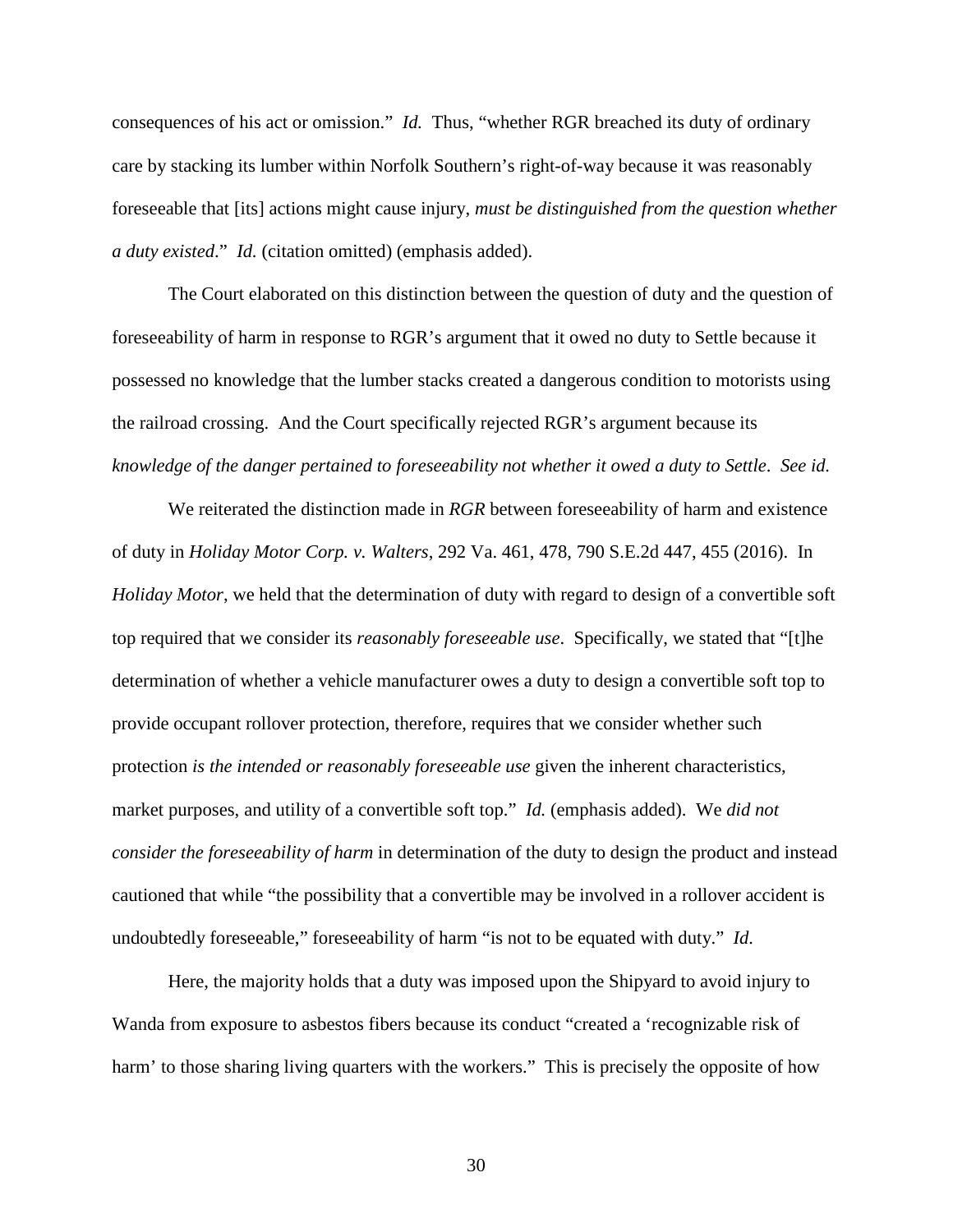the Court approached the duty analysis in *RGR,* where the Court recognized that the duty was owed because Settle was traveling "within feet of RGR's lumber stacks" so as to be physically placed within this "given area of danger." *Id.* at 280, 764 S.E.2d at 19. The Court in *RGR* expressly stated that whether the risk to a motorist, such as Settle, was reasonably foreseeable was a separate question that "must be distinguished from the question whether a duty existed." *Id.* at 282, 764 S.E.2d at 20.

 Our decision in *Dudley v. Offender Aid & Restoration of Richmond, Inc.,* 241 Va. 270, 401 S.E.2d 878 (1991) does not justify the majority's reliance on foreseeability of harm for the source of duty but rather undermines it. In *Dudley*, we held that the private operator of a "halfway house" for convicted felons had a special relationship with its clients, giving rise to a potential duty of care to control its clients' actions. As in all actions premised on a duty to protect against third party conduct, the absence of foreseeable harm may *defeat* a potential duty to protect against third party conduct arising from a special relationship. *See, e.g., Commonwealth v. Peterson*, 286 Va. 349, 357-59, 749 S.E.2d 307, 311-12 (2013). Foreseeability of harm does not give rise to such a duty; the existence of a duty is premised on the relationship between the parties.

The majority's reliance on foreseeability of harm as the source of duty in this case is accompanied by its astonishing claim that "the common law has recognized *some exceptions to duty arising from foreseeable harm*." (Emphasis added.) In Virginia, there is no duty arising from foreseeable harm. The majority's holding otherwise is in direct conflict with our established precedent, specifically including this Court's recent decisions in *RGR* and *Holiday Motors*.